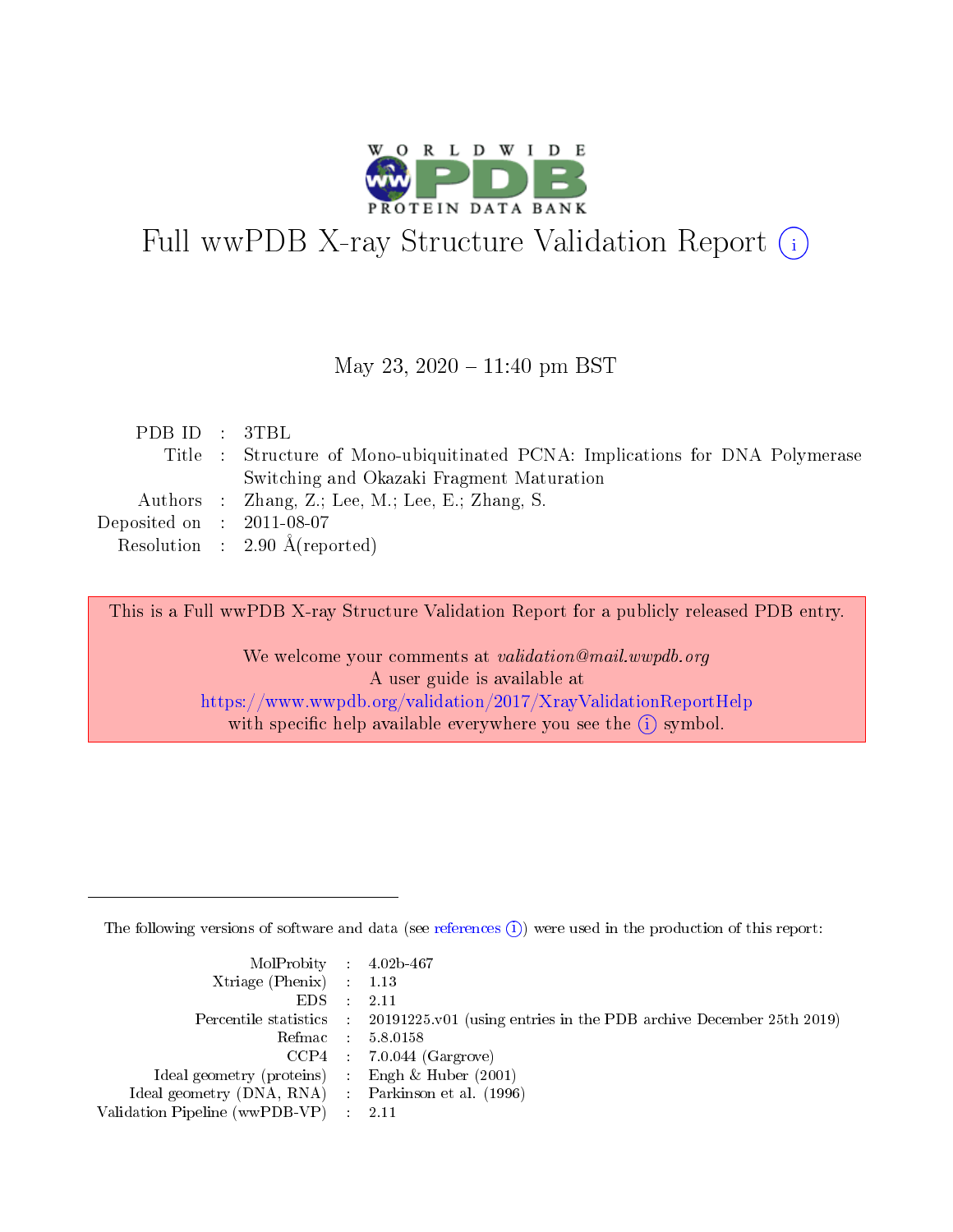# 1 [O](https://www.wwpdb.org/validation/2017/XrayValidationReportHelp#overall_quality)verall quality at a glance  $(i)$

The following experimental techniques were used to determine the structure: X-RAY DIFFRACTION

The reported resolution of this entry is 2.90 Å.

Percentile scores (ranging between 0-100) for global validation metrics of the entry are shown in the following graphic. The table shows the number of entries on which the scores are based.



| Metric                | Whole archive        | Similar resolution                                         |
|-----------------------|----------------------|------------------------------------------------------------|
|                       | $(\#\text{Entries})$ | $(\#\text{Entries}, \text{resolution range}(\text{\AA})\)$ |
| $R_{free}$            | 130704               | $1957(2.90-2.90)$                                          |
| Clashscore            | 141614               | $2172(2.90-2.90)$                                          |
| Ramachandran outliers | 138981               | $2115(2.90-2.90)$                                          |
| Sidechain outliers    | 138945               | $2117(2.90-2.90)$                                          |
| RSRZ outliers         | 127900               | $1906(2.90-2.90)$                                          |

The table below summarises the geometric issues observed across the polymeric chains and their fit to the electron density. The red, orange, yellow and green segments on the lower bar indicate the fraction of residues that contain outliers for  $>=3, 2, 1$  and 0 types of geometric quality criteria respectively. A grey segment represents the fraction of residues that are not modelled. The numeric value for each fraction is indicated below the corresponding segment, with a dot representing fractions  $\epsilon=5\%$  The upper red bar (where present) indicates the fraction of residues that have poor fit to the electron density. The numeric value is given above the bar.

| Mol | Chain  | Length |            | Quality of chain |                        |
|-----|--------|--------|------------|------------------|------------------------|
|     | А      | 261    | 5%<br>56%  | 36%              | $\bullet$<br>$\bullet$ |
|     |        |        | 10%        |                  |                        |
|     | B      | 261    | 49%<br>5%  | 41%              | 7%                     |
|     | $\cap$ | 261    | 49%        | 41%              | 7%                     |
| ച   | D      | 76     | 33%        |                  |                        |
|     |        |        | 32%<br>33% | 50%              | 5%<br>13%              |
| ച   | E      | 76     | 30%        | 55%              | $.5\%$<br>8%           |

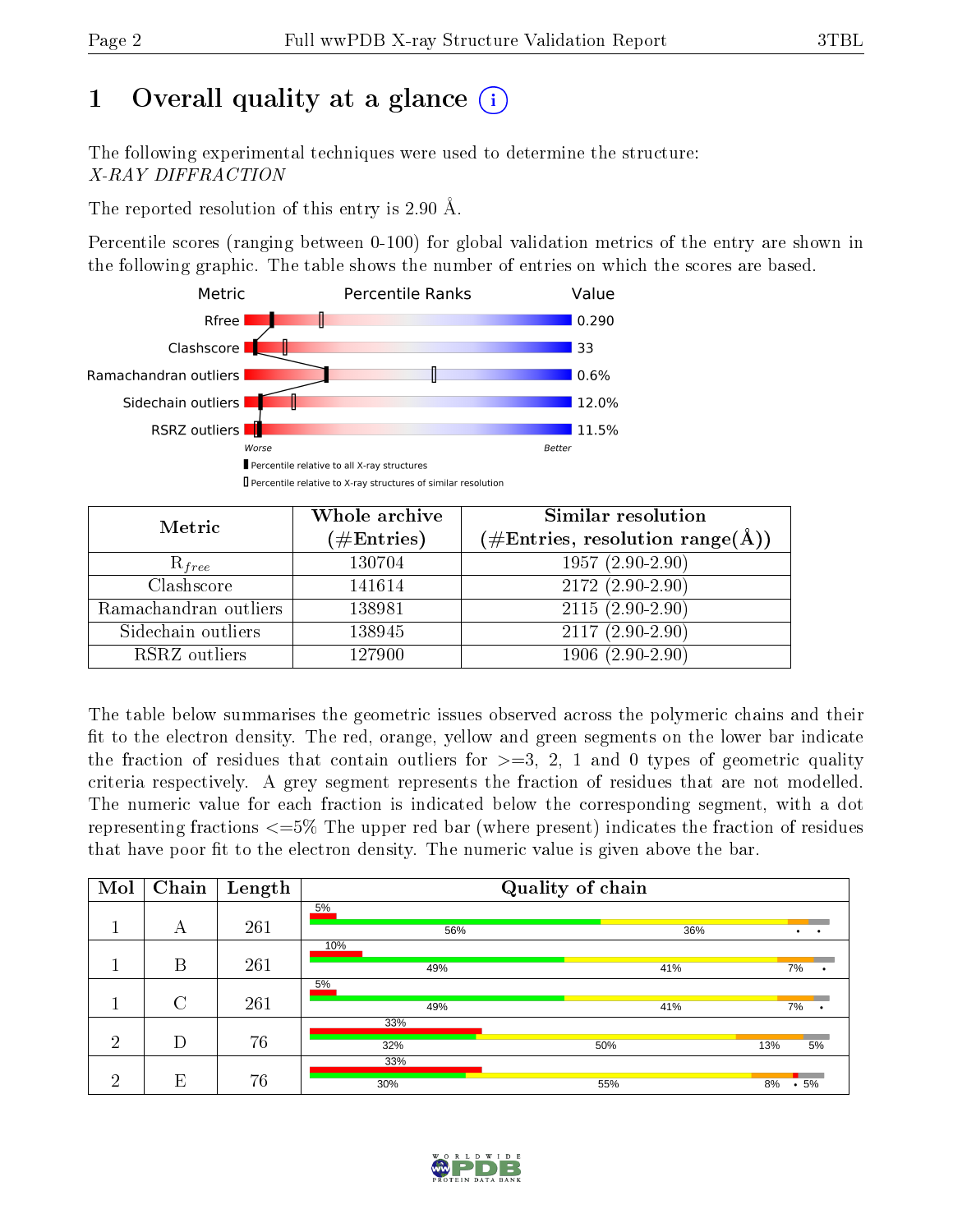# 2 Entry composition (i)

There are 2 unique types of molecules in this entry. The entry contains 6947 atoms, of which 0 are hydrogens and 0 are deuteriums.

In the tables below, the ZeroOcc column contains the number of atoms modelled with zero occupancy, the AltConf column contains the number of residues with at least one atom in alternate conformation and the Trace column contains the number of residues modelled with at most 2 atoms.

| Mol | Chain   Residues | Atoms |               |         |                  | $ZeroOcc \mid AltConf \mid Trace$ |  |  |
|-----|------------------|-------|---------------|---------|------------------|-----------------------------------|--|--|
|     | 250              | Total | $\mathbf{C}$  | -N      |                  | -S                                |  |  |
|     |                  | 1922  | 1209          | 315 382 |                  | - 16                              |  |  |
|     | 251              | Total | $\rm C$       | -N-     |                  | S                                 |  |  |
|     |                  | 1931  | 1214 316 385  |         |                  | - 16                              |  |  |
|     | 252              | Total | $\mathcal{C}$ | -N      | $\left( \right)$ | S                                 |  |  |
|     |                  | 1942  | 1220          | 317     | 389              | 16                                |  |  |

Molecule 1 is a protein called Proliferating cell nuclear antigen.

• Molecule 2 is a protein called Ubiquitin.

| Mol |    | Chain   Residues | Atoms                                                   |                  |      | $ZeroOcc \   \ AltConf \   \ Trace$ |  |  |
|-----|----|------------------|---------------------------------------------------------|------------------|------|-------------------------------------|--|--|
|     |    | 72               | Total                                                   | $\overline{C}$ N |      |                                     |  |  |
|     |    | 576 -            | 364 100 112                                             |                  |      |                                     |  |  |
|     |    |                  | $\begin{bmatrix} \text{Total} & \text{C} \end{bmatrix}$ |                  |      |                                     |  |  |
| Ε   | 72 | 576              | 364                                                     | 100              | -112 |                                     |  |  |

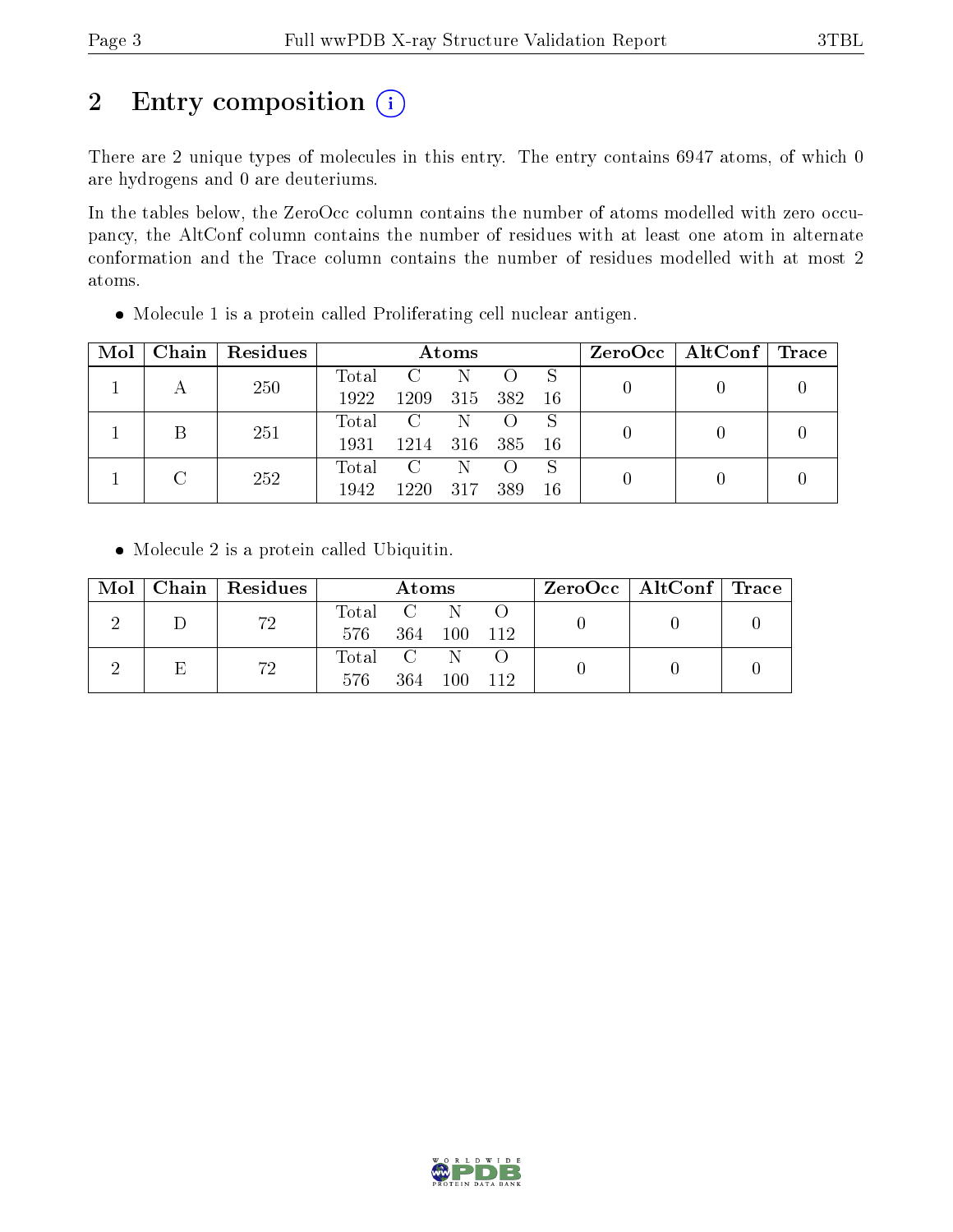## 3 Residue-property plots  $(i)$

These plots are drawn for all protein, RNA and DNA chains in the entry. The first graphic for a chain summarises the proportions of the various outlier classes displayed in the second graphic. The second graphic shows the sequence view annotated by issues in geometry and electron density. Residues are color-coded according to the number of geometric quality criteria for which they contain at least one outlier: green  $= 0$ , yellow  $= 1$ , orange  $= 2$  and red  $= 3$  or more. A red dot above a residue indicates a poor fit to the electron density (RSRZ  $> 2$ ). Stretches of 2 or more consecutive residues without any outlier are shown as a green connector. Residues present in the sample, but not in the model, are shown in grey.



• Molecule 1: Proliferating cell nuclear antigen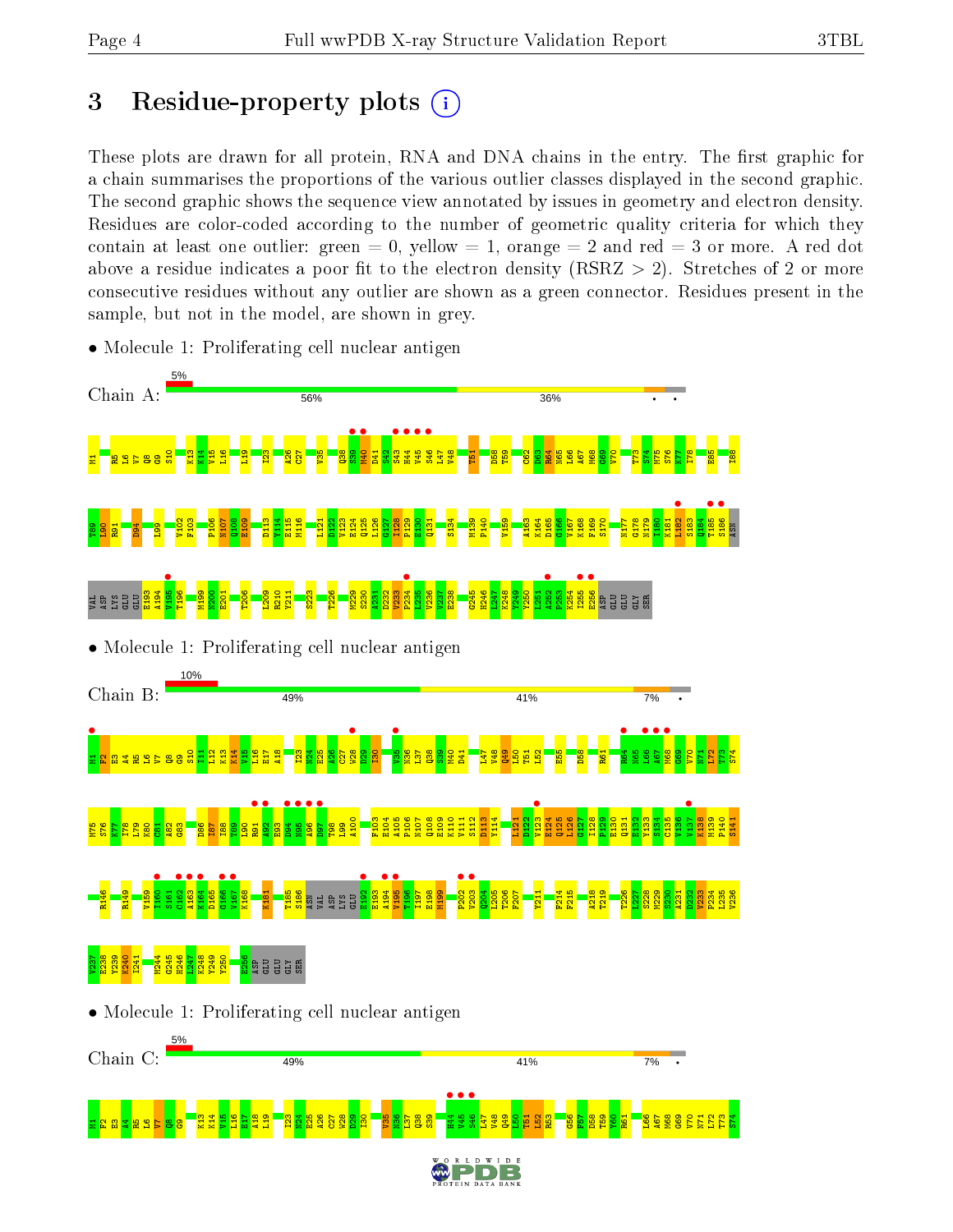

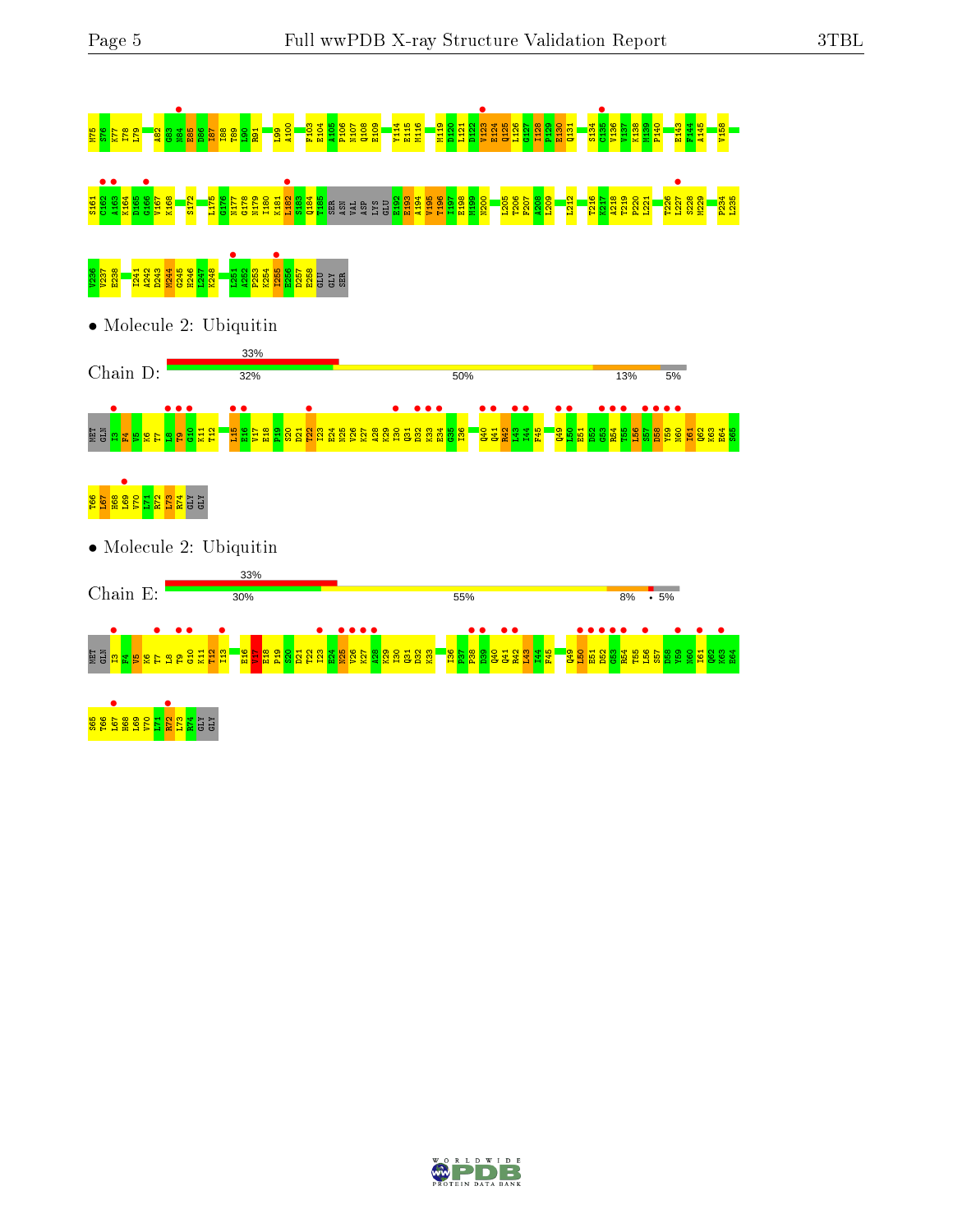## 4 Data and refinement statistics  $(i)$

| Property                                                   | Value                                           | Source     |
|------------------------------------------------------------|-------------------------------------------------|------------|
| Space group                                                | P 43 21 2                                       | Depositor  |
| Cell constants                                             | 161.06Å 161.06Å 97.36Å                          | Depositor  |
| a, b, c, $\alpha$ , $\beta$ , $\gamma$                     | $90.00^\circ$<br>$90.00^\circ$<br>$90.00^\circ$ |            |
| Resolution $(A)$                                           | 40.60<br>$-2.90$                                | Depositor  |
|                                                            | $40.60 - 2.90$                                  | <b>EDS</b> |
| $\%$ Data completeness                                     | 99.5 (40.60-2.90)                               | Depositor  |
| (in resolution range)                                      | 99.3 (40.60-2.90)                               | <b>EDS</b> |
| $R_{merge}$                                                | (Not available)                                 | Depositor  |
| $\mathrm{R}_{sym}$                                         | $(Not\ avariable)$                              | Depositor  |
| $\langle I/\sigma(I) \rangle^{-1}$                         | $3.83$ (at 2.90Å)                               | Xtriage    |
| Refinement program                                         | REFMAC, PHENIX 1.7 650                          | Depositor  |
|                                                            | 0.222<br>0.293<br>$\overline{a}$                | Depositor  |
| $R, R_{free}$                                              | 0.222,<br>0.290                                 | DCC        |
| $R_{free}$ test set                                        | 1458 reflections $(5.08\%)$                     | wwPDB-VP   |
| Wilson B-factor $(A^2)$                                    | 83.7                                            | Xtriage    |
| Anisotropy                                                 | 0.767                                           | Xtriage    |
| Bulk solvent $k_{sol}$ (e/Å <sup>3</sup> ), $B_{sol}(A^2)$ | 0.30, 92.7                                      | <b>EDS</b> |
| L-test for $\mathrm{twinning}^2$                           | $< L >$ = 0.51, $< L2$ > = 0.35                 | Xtriage    |
| Estimated twinning fraction                                | No twinning to report.                          | Xtriage    |
| $\overline{F_o}, \overline{F_c}$ correlation               | 0.94                                            | <b>EDS</b> |
| Total number of atoms                                      | 6947                                            | wwPDB-VP   |
| Average B, all atoms $(A^2)$                               | 127.0                                           | wwPDB-VP   |

Xtriage's analysis on translational NCS is as follows: The largest off-origin peak in the Patterson function is 2.55% of the height of the origin peak. No significant pseudotranslation is detected.

<sup>&</sup>lt;sup>2</sup>Theoretical values of  $\langle |L| \rangle$ ,  $\langle L^2 \rangle$  for acentric reflections are 0.5, 0.333 respectively for untwinned datasets, and 0.375, 0.2 for perfectly twinned datasets.



<span id="page-5-1"></span><span id="page-5-0"></span><sup>1</sup> Intensities estimated from amplitudes.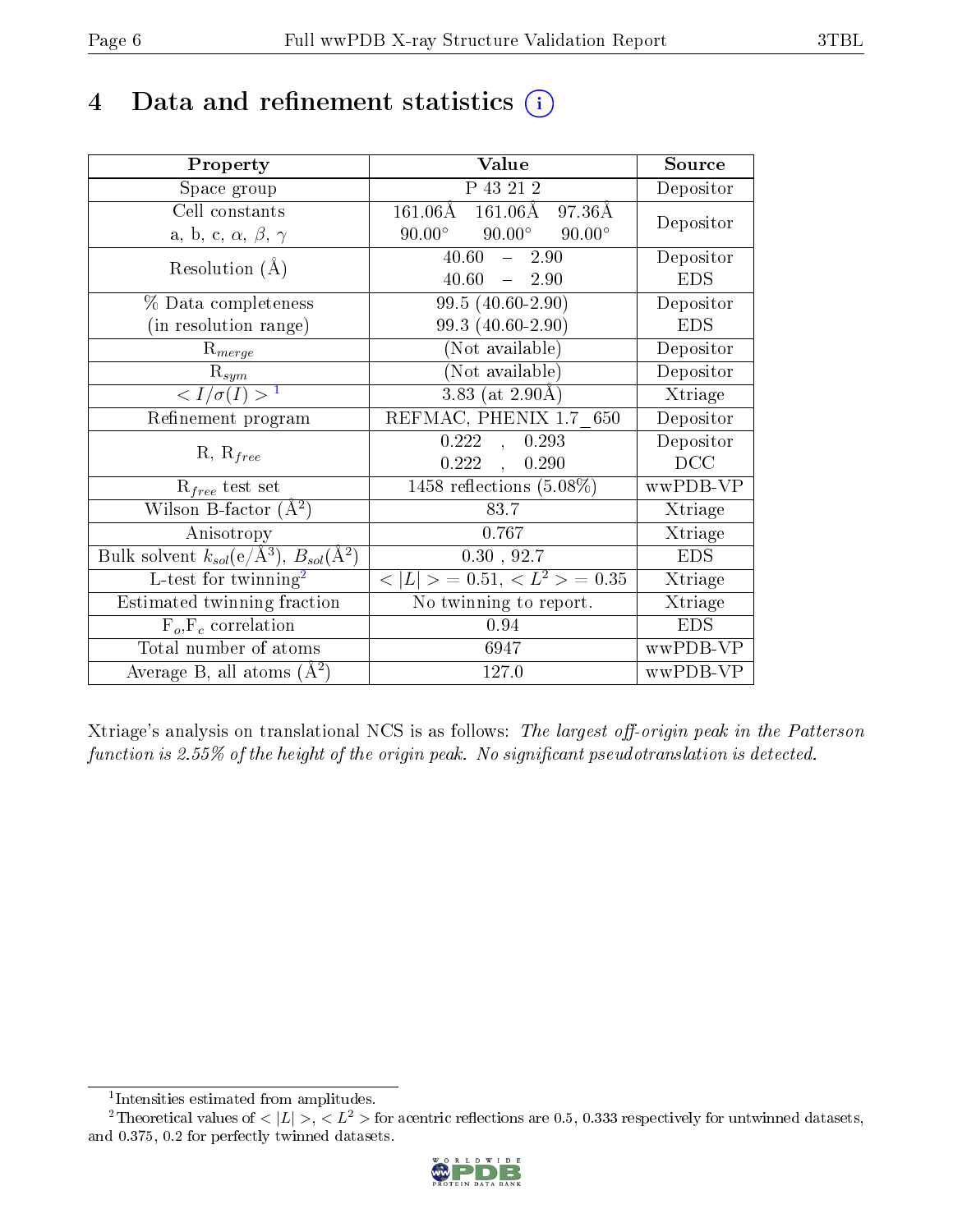# 5 Model quality  $(i)$

### 5.1 Standard geometry  $\overline{()}$

The Z score for a bond length (or angle) is the number of standard deviations the observed value is removed from the expected value. A bond length (or angle) with  $|Z| > 5$  is considered an outlier worth inspection. RMSZ is the root-mean-square of all Z scores of the bond lengths (or angles).

| Mol            | Chain |      | Bond lengths | Bond angles |                              |  |
|----------------|-------|------|--------------|-------------|------------------------------|--|
|                |       | RMSZ | # $ Z  > 5$  | RMSZ        | # $ Z  > 5$                  |  |
|                |       | 0.29 | 0/1947       | 0.54        | $^{\prime}2629$<br>$(0.0\%)$ |  |
| 1              | В     | 0.27 | 0/1956       | 0.50        | /2641                        |  |
| 1              | C     | 0.28 | 0/1967       | 0.51        | 0/2656                       |  |
| $\overline{2}$ | D)    | 0.29 | /582         | 0.56        | $^{\prime}784$<br>07         |  |
| 2              | Е     | 0.27 | /582         | 0.51        | 0/784                        |  |
| All            | Αll   | 0.28 | 7034         | 0.52        | $^\prime\!9494$<br>$(0.0\%)$ |  |

Chiral center outliers are detected by calculating the chiral volume of a chiral center and verifying if the center is modelled as a planar moiety or with the opposite hand.A planarity outlier is detected by checking planarity of atoms in a peptide group, atoms in a mainchain group or atoms of a sidechain that are expected to be planar.

|  | $\boxed{\text{Mol} \mid \text{Chain} \mid \# \text{Chirality outliers} \mid \# \text{Planarity outliers}}$ |
|--|------------------------------------------------------------------------------------------------------------|
|  |                                                                                                            |

There are no bond length outliers.

All (1) bond angle outliers are listed below:

|  |  | $\vert$ Mol $\vert$ Chain $\vert$ Res $\vert$ Type $\vert$ Atoms |  | $\vert Z \vert$ Observed( <sup>o</sup> )   Ideal( <sup>o</sup> ) |        |
|--|--|------------------------------------------------------------------|--|------------------------------------------------------------------|--------|
|  |  | 90   LEU   CA-CB-CG   $5.82$                                     |  | 128.68                                                           | 115.30 |

There are no chirality outliers.

All (1) planarity outliers are listed below:

|  |  | Mol   Chain   Res   Type   Group |
|--|--|----------------------------------|
|  |  | VAL   Peptide                    |

### 5.2 Too-close contacts  $(i)$

In the following table, the Non-H and H(model) columns list the number of non-hydrogen atoms and hydrogen atoms in the chain respectively. The H(added) column lists the number of hydrogen

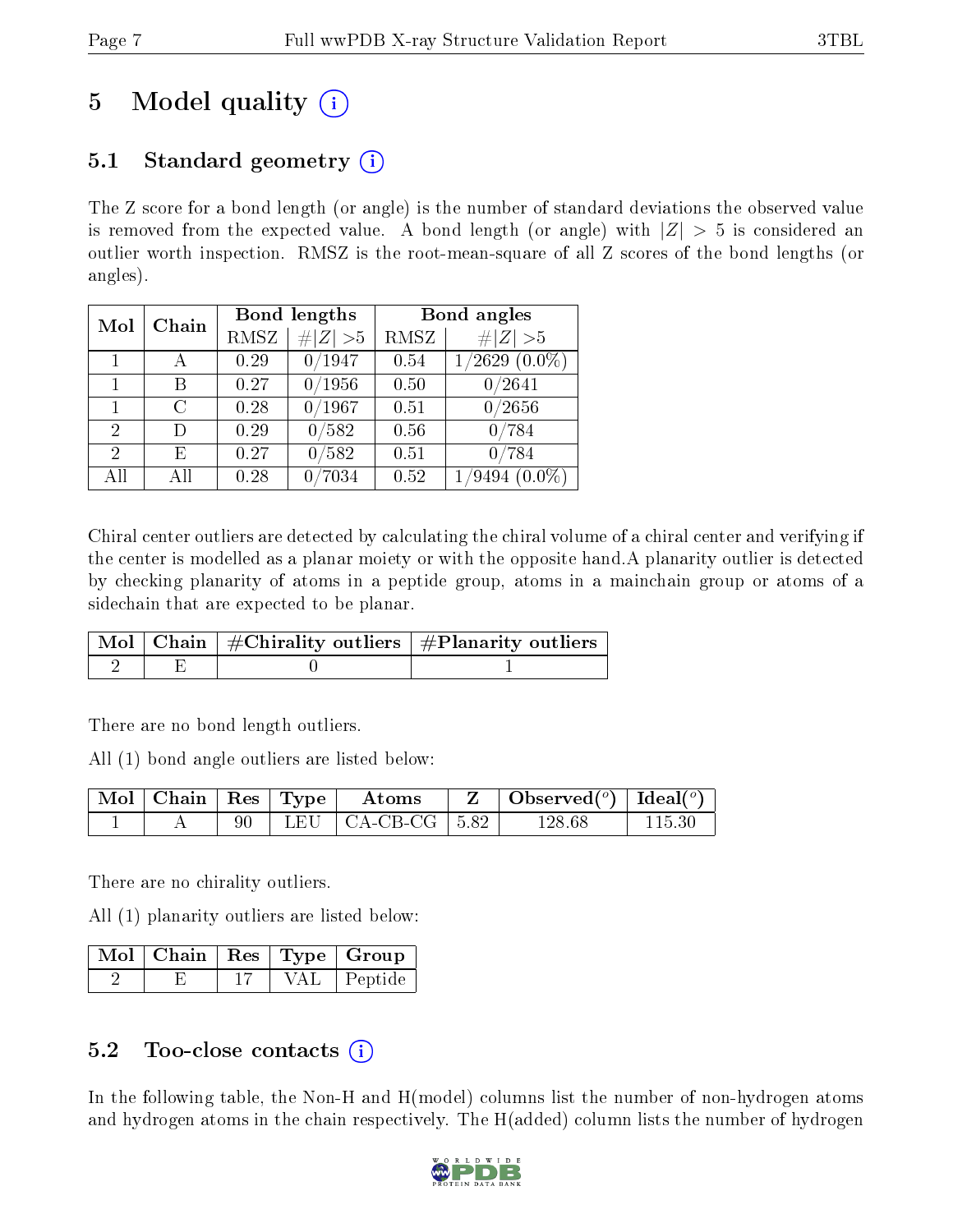| Mol |     |      | Chain   Non-H   H(model) | H(added) | Clashes <sup>1</sup> | <b>Symm-Clashes</b> |
|-----|-----|------|--------------------------|----------|----------------------|---------------------|
|     |     | 1922 |                          | 1934     | 94                   |                     |
|     |     | 1931 |                          | 1940     | 133                  |                     |
|     |     | 1942 |                          | 1945     | 114                  |                     |
|     | Ð   | 576  |                          | 603      | 80                   |                     |
|     | E   | 576  |                          | 603      | 51                   |                     |
|     | Αll | 6947 |                          | 7025     | 459                  |                     |

atoms added and optimized by MolProbity. The Clashes column lists the number of clashes within the asymmetric unit, whereas Symm-Clashes lists symmetry related clashes.

The all-atom clashscore is defined as the number of clashes found per 1000 atoms (including hydrogen atoms). The all-atom clashscore for this structure is 33.

All (459) close contacts within the same asymmetric unit are listed below, sorted by their clash magnitude.

| Atom-1              | Atom-2               | Interatomic    | Clash         |
|---------------------|----------------------|----------------|---------------|
|                     |                      | distance $(A)$ | overlap $(A)$ |
| 1:C:257:ASP:HB2     | 1:C:258:GLU:HA       | 1.35           | 1.04          |
| 2:D:59:TYR:CE1      | 2:D:61:ILE:CG2       | 2.45           | 1.00          |
| 1: A:9: GLY: HA3    | 1: A:88: ILE: HD13   | 1.45           | 0.98          |
| 1:B:23:ILE:HG22     | 1:B:41:ASP:HA        | 1.46           | 0.98          |
| 1:B:233:VAL:HG23    | 1:B:234:PRO:HD2      | 1.45           | 0.98          |
| 2: E: 17: VAL: HG23 | 2: E: 18: GLU: H     | 1.27           | 0.97          |
| 1:C:255:ILE:HD12    | 1:C:255:ILE:H        | 1.29           | 0.96          |
| 2: D: 59: TYR: HE1  | 2:D:61:ILE:CG2       | 1.77           | 0.96          |
| 1:A:128:ILE:HD12    | 1:A:128:ILE:H        | 1.30           | 0.94          |
| 2:D:28:ALA:HA       | 2:D:31:GLN:OE1       | 1.70           | 0.92          |
| 2: D: 59: TYR: HE1  | 2:D:61:ILE:HG21      | 1.33           | 0.92          |
| 1: A: 125: GLN: O   | 1: A:126:LEU:HG      | 1.69           | 0.91          |
| 2: E: 17: VAL: HG21 | 2: E: 29: LYS: NZ    | 1.85           | 0.90          |
| 2:D:20:SER:N        | 2:D:56:LEU:HD21      | 1.86           | 0.90          |
| 1:C:51:THR:O        | 1:C:245:GLY:HA3      | 1.71           | 0.89          |
| 1: A:90: LEU: HD12  | 1:A:99:LEU:HD11      | 1.55           | 0.89          |
| 1:B:74:SER:HB3      | 1:C:175:LEU:HD11     | 1.55           | 0.88          |
| 1:B:38:GLN:NE2      | 1:B:126:LEU:H        | 1.71           | 0.87          |
| 1:C:5:ARG:HB2       | $1:C:59$ : THR: HB   | 1.54           | 0.87          |
| 2:D:20:SER:H        | 2:D:56:LEU:HD11      | 1.38           | 0.86          |
| 1:B:38:GLN:HE22     | 1:B:126:LEU:H        | 1.24           | 0.86          |
| 1: A: 185: THR: HA  | $1: A: 186:$ SER:HB3 | 1.58           | 0.84          |
| 1:B:185:THR:HA      | 1:B:186:SER:HB2      | 1.59           | 0.84          |
| 2:D:15:LEU:HD13     | 2:D:17:VAL:HG13      | 1.57           | 0.84          |
| 2:D:61:ILE:O        | 2:D:61:ILE:HG13      | 1.76           | 0.84          |
| 1:B:238:GLU:HG2     | 1:B:240:LYS:NZ       | 1.93           | 0.84          |

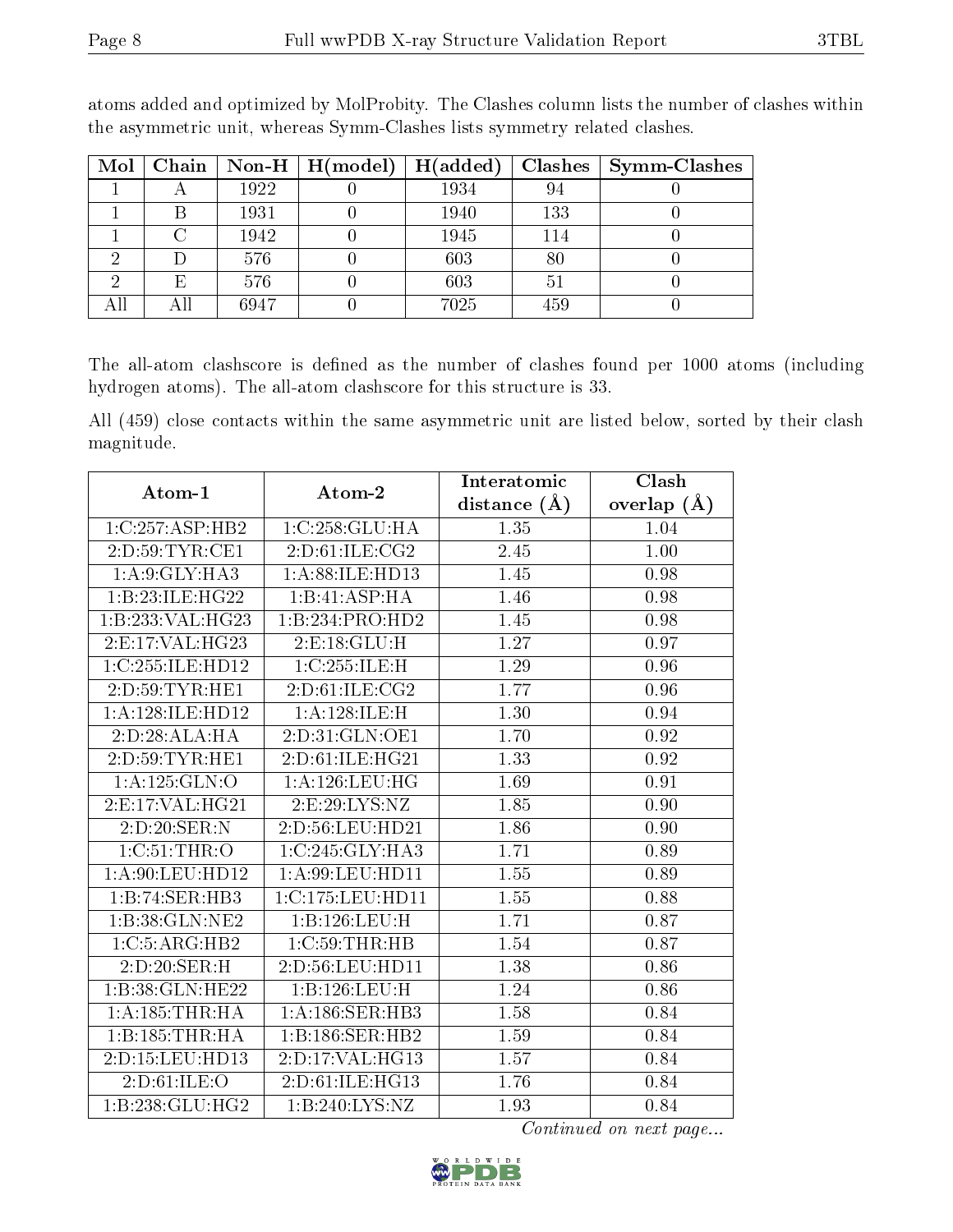| Continuation providuo puga |                            | Interatomic      | Clash         |
|----------------------------|----------------------------|------------------|---------------|
| Atom-1                     | Atom-2                     | distance $(\AA)$ | overlap $(A)$ |
| 1:C:38:GLN:HG2             | 1:C:49:GLN:HG2             | 1.61             | 0.82          |
| 2:E:22:THR:H               | 2:E:55:THR:H               | 1.61             | 0.82          |
| 2:D:59:TYR:CE1             | 2:D:61:ILE:HG21            | 2.14             | 0.82          |
| 2:E:17:VAL:HG23            | 2: E: 18: GLU: N           | 1.94             | 0.81          |
| 1:C:87:ILE:HG23            | 1:C:104:GLU:HB2            | 1.62             | 0.81          |
| 1:B:74:SER:HB3             | 1:C:175:LEU:CD1            | 2.11             | 0.81          |
| 1:B:23:ILE:HG13            | 1:B:72:LEU:CD2             | 2.12             | 0.80          |
| 2:E:5:VAL:HG23             | 2: E: 13: ILE: HG13        | 1.64             | 0.79          |
| 2: E: 16: GLU: O           | 2: E: 17: VAL:HG22         | 1.82             | 0.79          |
| 2:E:13:ILE:HD12            | 2:E:33:LYS:HD3             | 1.65             | 0.78          |
| 2:D:18:GLU:O               | 2:D:21:ASP:HB2             | 1.83             | 0.78          |
| 1:A:1:MET:HA               | 1: A:64: ARG:HH22          | 1.47             | 0.78          |
| $1:C:226$ : THR: HB        | 1:C:238:GLU:HB3            | 1.65             | 0.78          |
| 1:B:141:SER:HB2            | 1:B:219:THR:HG23           | 1.67             | 0.76          |
| 1:C:123:VAL:HG22           | $1:C:124:GLU:\overline{H}$ | 1.48             | 0.76          |
| 1: C: 134: SER: HA         | 1:C:200:ASN:OD1            | 1.84             | 0.76          |
| 2:D:36:ILE:HD13            | 2:D:41:GLN:HB3             | 1.68             | 0.75          |
| 1: A:90: LEU:CD1           | 1: A:99: LEU: HD11         | 2.16             | 0.75          |
| 1:C:51:THR:OG1             | 1:C:246:HIS:CE1            | 2.39             | 0.75          |
| 1:B:138:LYS:HG2            | 1:B:226:THR:HG22           | 1.69             | 0.75          |
| 1:B:23:ILE:HG13            | 1:B:72:LEU:HD23            | 1.69             | 0.74          |
| 1: C: 51: THR: HG1         | 1:C:246:HIS:CE1            | 2.04             | 0.74          |
| 1:C:125:GLN:HE21           | 1:C:125:GLN:HA             | 1.53             | 0.74          |
| 1:B:16:LEU:HD22            | 1:B:79:LEU:HD12            | 1.71             | 0.73          |
| 1:C:26:ALA:HB1             | 1:C:37:LEU:HDI1            | 1.70             | 0.72          |
| 2:E:43:LEU:HD13            | 2:E:50:LEU:HB2             | 1.71             | 0.72          |
| 1:B:185:THR:HB             | 1:B:186:SER:C              | 2.09             | 0.72          |
| 1:B:241:ILE:H              | 1:B:241:ILE:HD12           | 1.54             | 0.72          |
| 2:D:20:SER:H               | 2:D:56:LEU:HD21            | 1.53             | 0.71          |
| 1:C:5:ARG:HG2              | 1:C:89:THR:HG22            | 1.71             | 0.71          |
| 2:D:56:LEU:HA              | 2: D: 59: TYR: CE2         | 2.24             | 0.71          |
| 1:C:257:ASP:CB             | 1:C:258:GLU:HA             | 2.15             | 0.71          |
| 1: A: 164: LYS: NZ         | 2:D:72:ARG:HH12            | 1.88             | 0.71          |
| 1:B:193:GLU:HG2            | 1:B:194:ALA:N              | 2.04             | 0.71          |
| 1:A:47:LEU:HD12            | 1: A:48: VAL: N            | 2.06             | 0.71          |
| 2: D:6: LYS: HA            | 2:D:11:LYS:O               | 1.91             | 0.71          |
| 2: E: 17: VAL: HG21        | 2:E:29:LYS:HZ2             | 1.50             | 0.71          |
| 1:C:167:VAL:HG12           | 1:C:182:LEU:HB2            | 1.71             | 0.70          |
| 1:A:140:PRO:HG3            | 1:A:193:GLU:HA             | 1.72             | 0.70          |
| 2:D:51:GLU:HB3             | 2:D:54:ARG:HD3             | 1.74             | 0.70          |
| 1:A:126:LEU:HD12           | 1:A:126:LEU:O              | 1.91             | 0.70          |

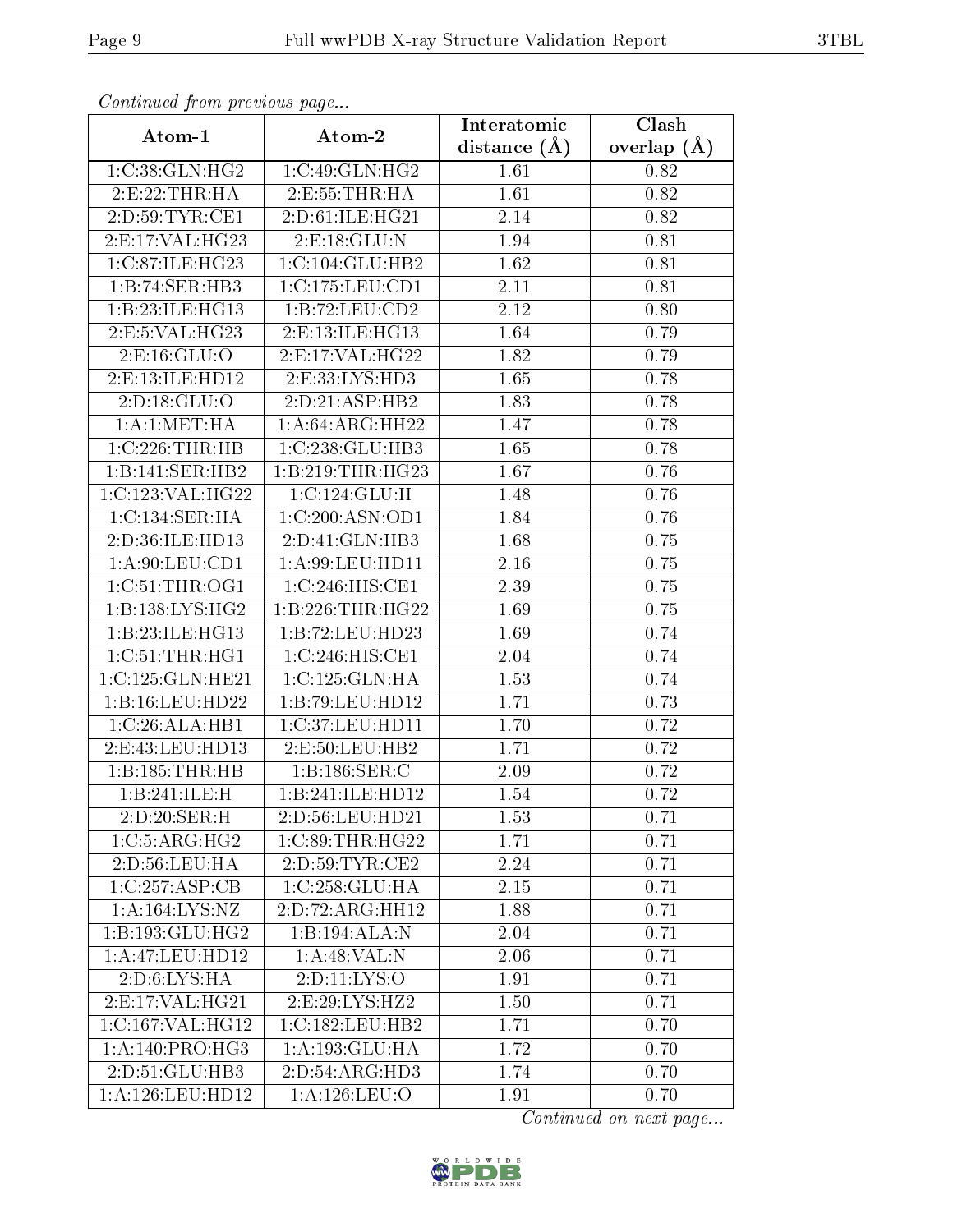| Comunaca jiom previous page |                             | Interatomic    | Clash           |
|-----------------------------|-----------------------------|----------------|-----------------|
| Atom-1                      | Atom-2                      | distance $(A)$ | overlap $(\AA)$ |
| 1:C:85:GLU:H                | 1:C:85:GLU:CD               | 1.94           | 0.70            |
| 2: D:6: LYS: HB2            | 2:D:12:THR:CG2              | 2.22           | 0.69            |
| 1: A:123: VAL:HG23          | 1:A:124:GLU:H               | 1.58           | 0.69            |
| 2:E:7:THR:HG23              | 2: E: 9: THR: H             | 1.57           | 0.69            |
| 1:B:38:GLN:HE21             | 1:B:125:GLN:HA              | 1.57           | 0.69            |
| 1:A:47:LEU:HD12             | 1:A:48:VAL:H                | 1.58           | 0.69            |
| 1:C:75:MET:HA               | 1:C:116:MET:HE1             | 1.75           | 0.69            |
| 1:C:238:GLU:OE1             | 1:C:248:LYS:HG2             | 1.93           | 0.68            |
| 1:B:226:THR:OG1             | 1:B:238:GLU:HB3             | 1.94           | 0.68            |
| 1: A:64: ARG: CZ            | 1: A:94: ASP: HA            | 2.24           | 0.68            |
| 1:B:47:LEU:HB3              | 1:B:250:TYR:HB2             | 1.73           | 0.68            |
| 1:B:93:GLU:H                | 1:B:96:ALA:HB2              | 1.60           | 0.67            |
| 1:B:207:PHE:CZ              | 1:B:235:LEU:HB2             | 2.30           | 0.67            |
| 1: C: 14: LYS: HD3          | 1:C:220:PRO:HB2             | 1.77           | 0.66            |
| 1:B:112:SER:HB3             | 1:C:180:ILE:HD13            | 1.76           | 0.66            |
| 2:E:17:VAL:HG21             | $2:E:29:LYS:H\overline{Z3}$ | 1.59           | 0.66            |
| 2:D:20:SER:H                | 2:D:56:LEU:CD1              | 2.08           | 0.66            |
| 2:E:6:LYS:HD3               | 2: E: 12: THR: HG23         | 1.77           | 0.66            |
| 1:B:233:VAL:HG23            | 1:B:234:PRO:CD              | 2.24           | 0.65            |
| 1:B:238:GLU:HG2             | 1:B:240:LYS:HZ1             | 1.61           | 0.65            |
| 2: E: 23: ILE: HG12         | 2:E:54:ARG:O                | 1.95           | 0.65            |
| 1:B:207:PHE:CE1             | 1:B:235:LEU:HB2             | 2.31           | 0.65            |
| 1:B:6:LEU:HB3               | 1:B:88:ILE:HD11             | 1.77           | 0.65            |
| 1:C:255:ILE:CD1             | 1:C:255:ILE:H               | 2.06           | 0.65            |
| 1:C:193:GLU:OE1             | 1:C:193:GLU:HA              | 1.96           | 0.65            |
| 2: E: 43: LEU: H            | 2:E:43:LEU:HD12             | 1.60           | 0.65            |
| 1: A:90:LEU:HD11            | 1:A:99:LEU:HD21             | 1.79           | 0.64            |
| 1:B:38:GLN:NE2              | 1:B:126:LEU:N               | 2.44           | 0.64            |
| 2:E:19:PRO:HA               | 2:E:56:LEU:HB2              | 1.79           | 0.64            |
| 1:A:134:SER:H               | 1: A:230: SER:HB3           | 1.62           | 0.64            |
| 1:C:5:ARG:HG2               | 1:C:89:THR:CG2              | 2.26           | 0.64            |
| 1:C:123:VAL:HG22            | 1:C:124:GLU:N               | 2.13           | 0.64            |
| 1:B:109:GLU:O               | 1:B:110:LYS:HB3             | 1.97           | 0.64            |
| 1:B:2:PHE:HA                | 1:B:61:ARG:O                | 1.98           | 0.64            |
| 2:D:25:ASN:O                | 2:D:29:LYS:HG3              | 1.98           | 0.64            |
| 1: A: 168: LYS: HG3         | 1: A: 181: LYS: HD3         | 1.80           | 0.63            |
| 1:B:239:TYR:C               | 1:B:240:LYS:HZ3             | 2.02           | 0.63            |
| 1:B:5:ARG:HE                | 1:B:87:ILE:HD11             | 1.63           | 0.63            |
| 2:D:23:ILE:HD12             | 2:D:23:ILE:H                | 1.62           | 0.63            |
| 1:B:139:MET:HB2             | 1:B:140:PRO:HD2             | 1.81           | 0.63            |
| 1: A:51:THR:O               | 1:A:245:GLY:HA3             | 1.98           | 0.63            |

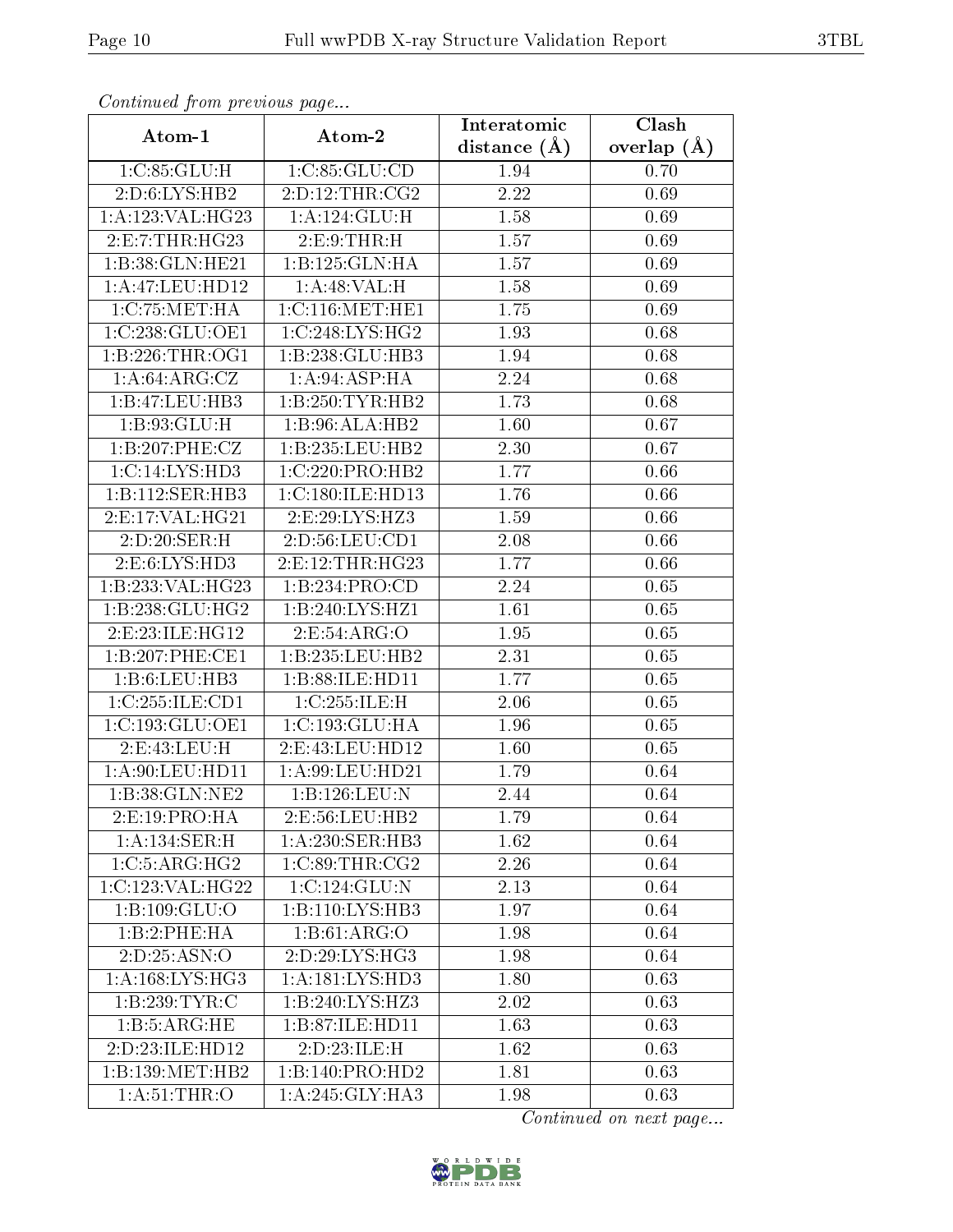| Commaca jibin previous page |                                     | Interatomic    | Clash           |
|-----------------------------|-------------------------------------|----------------|-----------------|
| Atom-1                      | Atom-2                              | distance $(A)$ | overlap $(\AA)$ |
| 1:C:53:ARG:HG2              | 1:C:244:MET:O                       | 1.99           | 0.62            |
| 1: B: 27: CYS: SG           | 1:B:121:LEU:HD13                    | 2.40           | 0.62            |
| 2: E: 23: ILE: HG13         | 2:E:51:GLU:O                        | 2.00           | 0.62            |
| 1:A:47:LEU:HB3              | 1: A:250:TYR:HB2                    | 1.82           | 0.62            |
| 1: A:128: ILE:H             | 1: A:128: ILE: CD1                  | 2.09           | 0.62            |
| 1:B:241:ILE:HD12            | 1:B:241:ILE:N                       | 2.15           | 0.62            |
| 2:D:56:LEU:HA               | 2: D: 59: TYR: CZ                   | 2.35           | 0.62            |
| 2:D:56:LEU:O                | 2:D:59:TYR:O                        | 2.18           | 0.62            |
| 2:D:45:PHE:HB2              | 2:D:67:LEU:HD22                     | 1.81           | 0.62            |
| 1:C:136:VAL:CG1             | 1:C:198:GLU:HB3                     | 2.30           | 0.61            |
| 2:D:42:ARG:HG2              | 2:D:70:VAL:O                        | 2.00           | 0.61            |
| 1:C:255:ILE:HD12            | 1:C:255:ILE:N                       | 2.10           | 0.61            |
| 1: B:83: GLY:O              | 1:B:86:ASP:HB2                      | 2.00           | 0.61            |
| 2: E: 5: VAL:HG23           | 2: E: 13: ILE: CG1                  | 2.30           | 0.61            |
| 1:C:18:ALA:HB1              | 1:C:218:ALA:HB2                     | 1.82           | 0.61            |
| 1: A:9: GLY: CA             | 1: A:88: ILE: HD13                  | 2.28           | 0.61            |
| 1:B:2:PHE:CG                | 1:B:30:ILE:HD11                     | 2.36           | 0.60            |
| 1:A:47:LEU:CD1              | 1:A:126:LEU:HD11                    | 2.31           | 0.60            |
| 2:D:6:LYS:HB2               | 2:D:12:THR:HG22                     | 1.84           | 0.60            |
| 1:A:1:MET:HE3               | 1: A:91: ARG:HH11                   | 1.66           | 0.60            |
| 1:A:178:GLY:HA3             | 1: C: 114: TYR: CD1                 | 2.37           | 0.60            |
| 2:E:17:VAL:HG11             | 2:E:29:LYS:HZ3                      | 1.67           | 0.60            |
| 1: A:128: ILE:N             | 1: A: 128: ILE: HD12                | 2.10           | 0.59            |
| 1: B: 238: GLU: C           | 1: B:240: LYS: HZ1                  | 2.06           | 0.59            |
| 1:B:10:SER:C                | 1:B:14:LYS:HZ2                      | 2.05           | 0.59            |
| 1:B:7:VAL:O                 | 1:B:8:GLN:HB3                       | 2.01           | 0.59            |
| 1:B:2:PHE:CD1               | 1:B:30:ILE:HD11                     | 2.37           | 0.59            |
| 2:D:59:TYR:CE1              | 2:D:61:ILE:HG22                     | 2.37           | 0.59            |
| 1:C:25:GLU:HG2              | 1:C:119:MET:HE1                     | 1.83           | 0.59            |
| 2: E:31: GLN: HA            | 2:E:36:ILE:H                        | 1.68           | 0.59            |
| 1:A:177:ASN:OD1             | 1: C: 115: GLU: HG2                 | 2.03           | 0.59            |
| 1:C:140:PRO:HD3             | 1:C:194:ALA:O                       | 2.02           | 0.59            |
| 1:A:123:VAL:O               | 1: A:124: GLU: HG2                  | 2.03           | 0.58            |
| 2:D:27:LYS:HB3              | 2:D:41:GLN:OE1                      | 2.03           | 0.58            |
| 1: B: 135: CYS: SG          | 1:B:203:VAL:HG23                    | 2.43           | 0.58            |
| 2:D:20:SER:N                | 2:D:56:LEU:HD11                     | 2.13           | 0.58            |
| 2:D:61:ILE:HD12             | 2: D:62: GLN:O                      | 2.03           | 0.58            |
| 1: A: 193: GLU: HG3         | $1:A:194:\overline{\mathrm{ALA:N}}$ | 2.18           | 0.58            |
| 2: E: 23: ILE: HB           | 2: E: 52: ASP: HA                   | 1.86           | 0.58            |
| 1:C:16:LEU:HD22             | 1:C:79:LEU:HD13                     | 1.86           | 0.58            |
| 1:A:163:ALA:C               | 1: A: 199: MET: HE3                 | 2.23           | 0.58            |

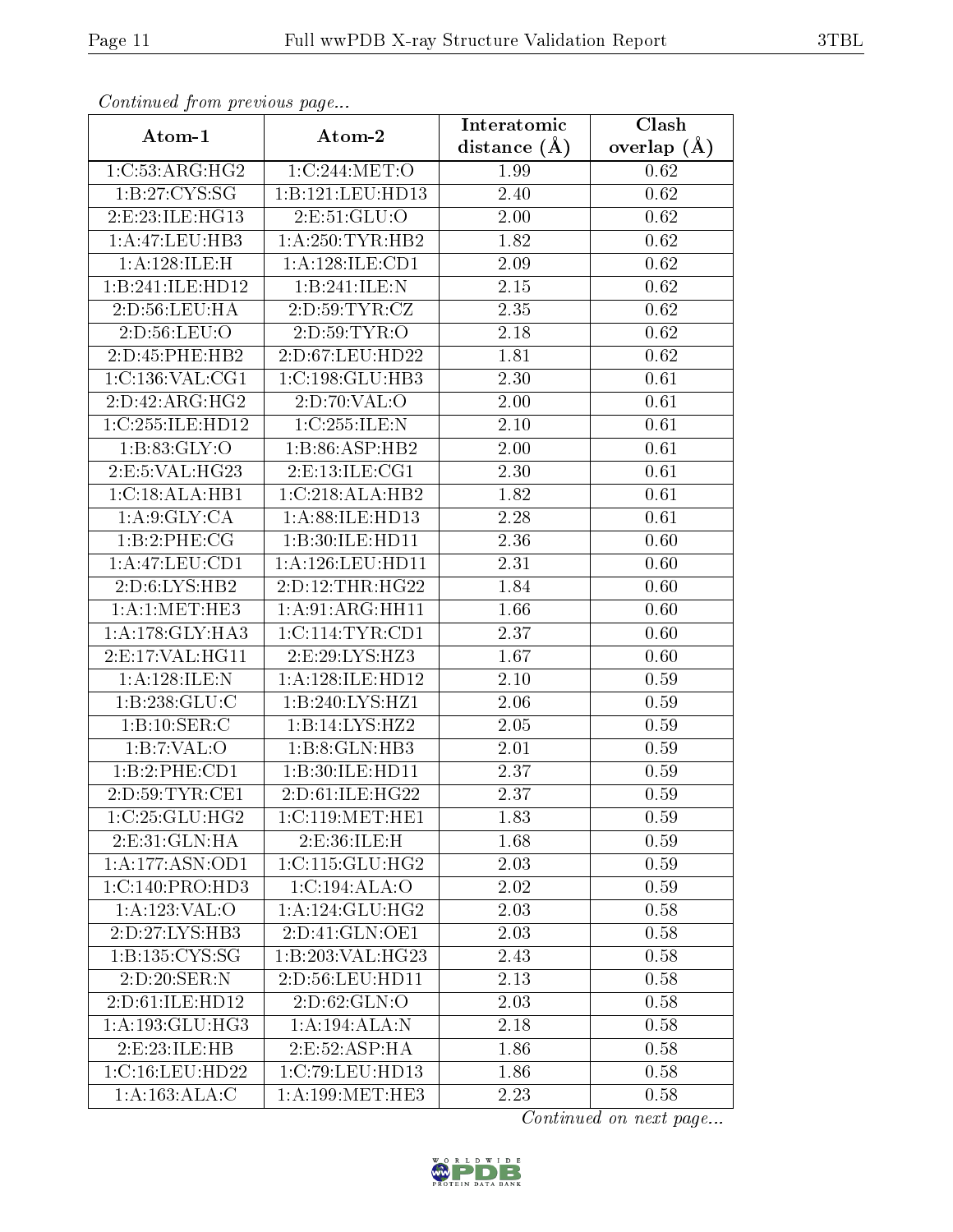| Continuatu jibin previous puge |                     | Interatomic       | Clash           |
|--------------------------------|---------------------|-------------------|-----------------|
| Atom-1                         | Atom-2              | distance $(\AA)$  | overlap $(\AA)$ |
| 1:B:168:LYS:HB2                | 1:B:181:LYS:HG3     | 1.86              | 0.58            |
| 1:B:110:LYS:O                  | 1: B: 110: LYS: HG3 | 2.03              | 0.57            |
| 1:B:3:GLU:HG3                  | 1: B:3: GLU:O       | 2.02              | 0.57            |
| 2: E:6: LYS: HE2               | 2: E: 10: GLY: C    | 2.24              | 0.57            |
| 1: A:27:CYS:SG                 | 1:A:67:ALA:HB1      | 2.44              | 0.57            |
| 1: A:23: ILE: HG21             | 1:A:26:ALA:HB2      | 1.86              | 0.57            |
| 1: B:51:THR:O                  | 1:B:245:GLY:HA3     | 2.04              | 0.57            |
| 1:A:107:ASN:HB2                | 1: A: 109: GLU: CD  | 2.25              | 0.57            |
| 1:B:93:GLU:N                   | 1:B:96:ALA:HB2      | 2.19              | 0.57            |
| 2:D:4:PHE:HB3                  | 2:D:12:THR:HB       | 1.85              | 0.57            |
| 1: A:90: LEU:CD1               | 1:A:99:LEU:HD21     | 2.35              | 0.57            |
| 2:D:28:ALA:CA                  | 2:D:31:GLN:OE1      | 2.50              | 0.57            |
| 2:E:45:PHE:HB3                 | 2:E:50:LEU:HD11     | 1.86              | 0.57            |
| 1:C:35:VAL:HG13                | 1:C:52:LEU:HB2      | 1.87              | 0.57            |
| 1:B:10:SER:O                   | 1:B:13:LYS:HB2      | 2.05              | 0.56            |
| 2:D:36:ILE:O                   | 2:D:36:ILE:HD12     | 2.05              | 0.56            |
| 2:D:72:ARG:NH1                 | 2:D:73:LEU:O        | 2.38              | 0.56            |
| 1:B:5:ARG:NE                   | 1:B:87:ILE:HD11     | 2.20              | 0.56            |
| 1:A:123:VAL:HG23               | 1: A: 124: GLU: N   | 2.19              | 0.56            |
| 1:C:85:GLU:HG2                 | 1:C:106:PRO:HG3     | 1.88              | 0.56            |
| 1:C:158:VAL:HB                 | 1:C:209:LEU:HD21    | 1.87              | 0.56            |
| 2:E:26:VAL:HG21                | 2:E:56:LEU:HD11     | 1.88              | 0.56            |
| 2:D:63:LYS:HG3                 | 2:D:64:GLU:HG2      | 1.86              | 0.56            |
| 2: D:6: LYS: HB2               | 2:D:12:THR:HG23     | 1.88              | 0.56            |
| 1: A: 164: LYS: NZ             | 2:D:72:ARG:NH1      | 2.54              | 0.56            |
| 1:C:106:PRO:C                  | 1:C:108:GLN:H       | 2.09              | 0.56            |
| 2: D: 7: THR: OG1              | 2: D: 9: THR: HG22  | 2.04              | 0.56            |
| 2: E: 27: LYS: HA              | 2: E: 41: GLN: NE2  | 2.21              | 0.56            |
| 1:A:6:LEU:HD21                 | 1: A:8: GLN:O       | 2.06              | 0.56            |
| 2:D:22:THR:O                   | 2:D:26:VAL:HG23     | 2.05              | 0.56            |
| 2:D:17:VAL:HG12                | 2:D:29:LYS:NZ       | $\overline{2}.21$ | 0.56            |
| 1:A:255:ILE:O                  | 1: A:256: GLU:HB2   | 2.06              | 0.55            |
| 1: A:47: LEU: HD11             | 1:A:126:LEU:HD11    | 1.89              | 0.55            |
| 2:D:20:SER:H                   | 2: D: 56: LEU: CD2  | 2.19              | 0.55            |
| 1:B:163:ALA:O                  | 1:B:197:ILE:HG21    | 2.07              | 0.55            |
| 1:C:99:LEU:O                   | 1:C:115:GLU:HA      | 2.06              | 0.55            |
| 1:B:228:SER:HB2                | 1:B:236:VAL:HB      | 1.87              | 0.55            |
| 1:B:88:ILE:HD12                | 1: B:88: ILE:C      | 2.27              | 0.55            |
| 1: A:6: LEU:CD2                | 1: A:8: GLN:O       | 2.54              | 0.55            |
| 1:C:25:GLU:HG2                 | 1:C:119:MET:CE      | 2.36              | 0.55            |
| 2:D:9:THR:HG22                 | 2: D: 11: LYS: HG2  | 1.88              | 0.55            |

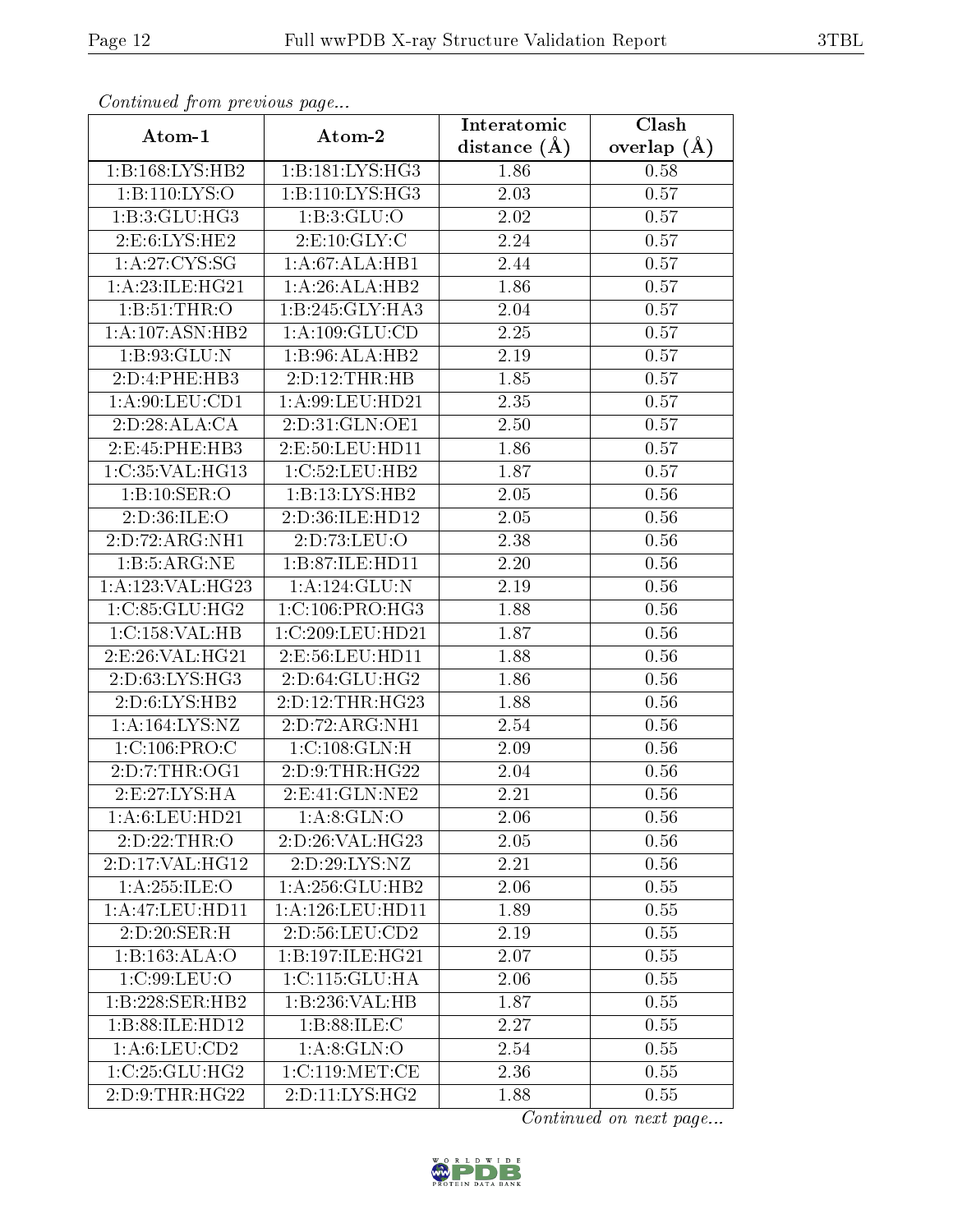| Commaca jibin previous page         |                     | Interatomic       | Clash           |
|-------------------------------------|---------------------|-------------------|-----------------|
| Atom-1                              | Atom-2              | distance $(A)$    | overlap $(\AA)$ |
| 1:B:36:ASN:OD1                      | 1:B:51:THR:HG22     | 2.06              | 0.55            |
| 1:B:70:VAL:HG13                     | 1:B:72:LEU:HD12     | 1.88              | 0.55            |
| 1:C:238:GLU:OE2                     | 1:C:248:LYS:HE3     | 2.07              | 0.55            |
| 2:D:31:GLN:HB3                      | 2:D:36:ILE:O        | 2.07              | 0.55            |
| 2: D:6: LYS: HG3                    | 2:D:11:LYS:C        | 2.26              | 0.55            |
| 1:B:38:GLN:NE2                      | 1:B:125:GLN:HA      | 2.23              | 0.54            |
| 1:C:7:VAL:HG13                      | 1:C:58:ASP:OD2      | 2.08              | 0.54            |
| $2:$ E:18: $GLU$ :HG3               | 2: E: 19: PRO: CD   | 2.37              | 0.54            |
| 1:B:86:ASP:HA                       | 1:B:106:PRO:HD3     | 1.88              | 0.54            |
| $1:A:164:\overline{\text{LYS:HZ3}}$ | 2:D:72:ARG:NH1      | 2.06              | 0.54            |
| 2:D:24:GLU:H                        | 2:D:24:GLU:CD       | 2.11              | 0.54            |
| 1:C:3:GLU:CD                        | 1:C:91:ARG:HH21     | $\overline{2.1}1$ | 0.54            |
| 1: A:27: CYS: HA                    | 1: A:68: MET:O      | 2.08              | 0.54            |
| 1: A:167: VAL:HG13                  | 1:A:182:LEU:HB2     | 1.90              | 0.53            |
| 1:B:82:ALA:HB2                      | 1:B:103:PHE:CD2     | 2.43              | 0.53            |
| 1:A:64:ARG:NH1                      | 1:A:94:ASP:HA       | 2.24              | 0.53            |
| 1:B:40:MET:SD                       | 1:B:47:LEU:HD13     | 2.48              | 0.53            |
| 1: A:70: VAL:HG23                   | 1: A:116:MET:HE1    | 1.90              | 0.53            |
| 1: B: 125: GLN: HG3                 | 1:B:126:LEU:N       | 2.23              | 0.53            |
| 1:C:125:GLN:HE21                    | 1:C:125:GLN:CA      | $2.15\,$          | 0.53            |
| 1: A:38: GLN: HE21                  | 1:A:125:GLN:HA      | 1.74              | 0.53            |
| 1: B: 124: GLU: O                   | 1: B: 124: GLU: HG2 | 2.09              | 0.53            |
| 2:D:31:GLN:CB                       | 2:D:36:ILE:O        | 2.57              | 0.53            |
| 2:E:19:PRO:HB2                      | 2:E:57:SER:OG       | 2.09              | 0.53            |
| 1:C:130:GLU:CG                      | 1:C:131:GLN:N       | 2.71              | 0.53            |
| 1:B:110:LYS:HE3                     | 1:C:143:GLU:OE2     | $2.09\,$          | 0.53            |
| 1:C:5:ARG:HB2                       | 1:C:59:THR:CB       | 2.32              | 0.53            |
| 2:D:7:THR:HG22                      | 2:D:69:LEU:HD23     | 1.91              | 0.53            |
| 2: E: 43: LEU: CD1                  | 2:E:50:LEU:HB2      | 2.38              | 0.53            |
| 1: A:40:MET:HE2                     | 1: A:46: SER:O      | 2.08              | 0.52            |
| 1:C:234:PRO:HA                      | 1:C:253:PRO:HD3     | 1.91              | 0.52            |
| 1:C:27:C <sub>1</sub> S:SG          | 1:C:67:ALA:HB1      | 2.48              | 0.52            |
| 2:D:30:ILE:HD12                     | 2:D:41:GLN:HE22     | 1.75              | 0.52            |
| 2:D:6:LYS:HG2                       | 2:D:7:THR:O         | 2.08              | 0.52            |
| 1:B:49:GLN:HE22                     | 1:B:51:THR:HG22     | 1.72              | 0.52            |
| 1:C:241:ILE:O                       | 1:C:244:MET:HB2     | 2.10              | 0.52            |
| 1:C:6:LEU:O                         | 1:C:87:ILE:HD12     | 2.10              | 0.52            |
| 1:C:164:LYS:O                       | 1:C:164:LYS:HG3     | 2.10              | 0.52            |
| 1:C:181:LYS:HG2                     | 1:C:182:LEU:H       | 1.75              | 0.52            |
| 2:D:42:ARG:NH1                      | 2:D:49:GLN:NE2      | 2.56              | 0.52            |
| 1: A:64:ARG:NH2                     | 1:A:94:ASP:HA       | 2.25              | 0.52            |

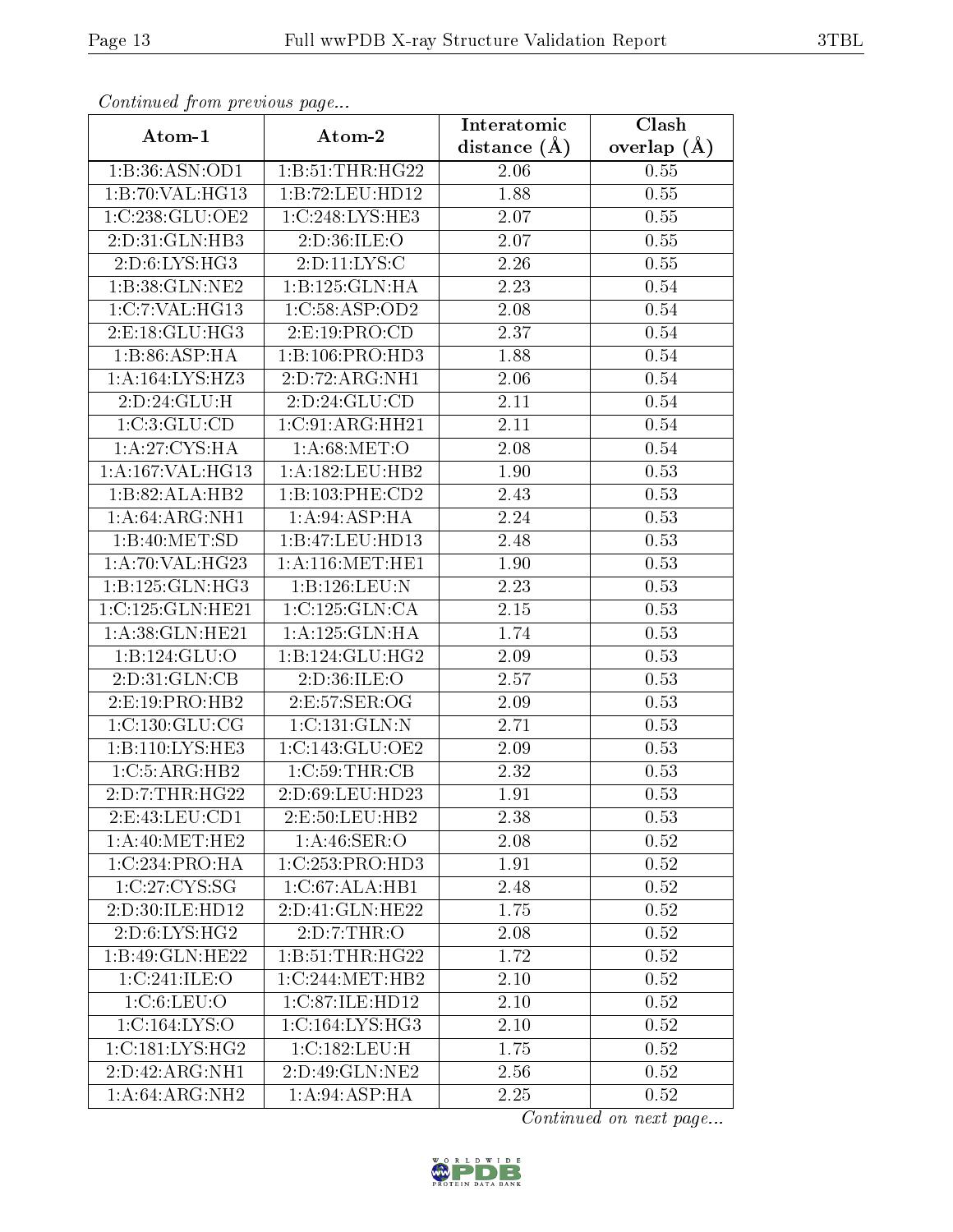| Continuati pont previous page |                     | Interatomic    | Clash           |
|-------------------------------|---------------------|----------------|-----------------|
| Atom-1                        | Atom-2              | distance $(A)$ | overlap $(\AA)$ |
| 1:B:238:GLU:HG3               | 1:B:248:LYS:HG2     | 1.91           | 0.51            |
| 2:D:59:TYR:CE1                | 2:D:61:ILE:HG23     | 2.44           | 0.51            |
| 1:B:23:ILE:CG2                | 1:B:41:ASP:HA       | 2.30           | 0.51            |
| 1:C:13:LYS:HG2                | 1:C:79:LEU:HB3      | 1.92           | 0.51            |
| 2:D:54:ARG:NH1                | 2:D:58:ASP:HB3      | 2.26           | 0.51            |
| 2: D:6: LYS: NZ               | 2:D:68:HIS:CE1      | 2.78           | 0.51            |
| 1: A:85: GLU:HB3              | 1: A: 106: PRO:HG3  | 1.91           | 0.51            |
| 1:C:106:PRO:O                 | 1:C:107:ASN:CG      | 2.49           | 0.51            |
| 1:B:47:LEU:HD11               | 1:B:126:LEU:HG      | 1.92           | 0.51            |
| 2:D:21:ASP:H                  | 2:D:56:LEU:CD2      | 2.24           | 0.51            |
| 2:D:15:LEU:C                  | 2:D:15:LEU:HD12     | 2.31           | 0.51            |
| 1: A: 5: ARG: HB3             | 1: A:59:THR:HB      | 1.93           | 0.51            |
| 2:E:38:PRO:HA                 | 2: E: 41: GLN: HG2  | 1.93           | 0.51            |
| 1: A: 167: VAL: CG1           | 1: A: 182: LEU: HB2 | 2.41           | 0.50            |
| 1:B:133:TYR:CD2               | 1:B:228:SER:HB3     | 2.47           | 0.50            |
| 1: A: 139: MET:HG3            | 1: A:140: PRO:HD2   | 1.93           | 0.50            |
| 1:A:230:SER:O                 | 1:A:233:VAL:HG12    | 2.11           | 0.50            |
| 1: A:206:THR:HB               | 1:A:254:LYS:HB3     | 1.94           | 0.50            |
| 1:B:38:GLN:HA                 | 1:B:48:VAL:O        | 2.12           | 0.50            |
| 2: E: 42: ARG: HB2            | 2:E:70:VAL:HG23     | 1.93           | 0.50            |
| 1:B:231:ALA:O                 | 1:B:233:VAL:HG12    | 2.11           | 0.50            |
| 1:B:215:PHE:CD1               | 1:B:249:TYR:CD1     | 2.99           | 0.50            |
| 1:C:138:LYS:O                 | 1:C:195:VAL:HA      | 2.11           | 0.50            |
| 1:B:199:MET:HE1               | 1:B:202:PRO:HA      | 1.93           | 0.50            |
| 1:B:240:LYS:HB3               | 1:B:240:LYS:NZ      | 2.26           | 0.50            |
| 1:B:68:MET:HE1                | 1:B:99:LEU:HD22     | 1.93           | 0.50            |
| 2:E:72:ARG:O                  | 2:E:73:LEU:HB3      | 2.12           | 0.50            |
| 1: A: 255: ILE:O              | 1:A:256:GLU:CB      | 2.60           | 0.50            |
| $2: D: 11: LYS: HG3$          | 2: D: 11: LYS: O    | 2.10           | 0.50            |
| 2:E:23:ILE:HD12               | 2:E:50:LEU:HB3      | 1.92           | 0.50            |
| 1:B:105:ALA:C                 | 1:B:107:ASN:N       | 2.64           | 0.50            |
| 1:B:105:ALA:C                 | 1:B:107:A SN:H      | 2.14           | 0.50            |
| 1:B:146:ARG:HD3               | 1: B:149: ARG: NH1  | 2.27           | 0.50            |
| 1: C: 106: PRO: C             | 1:C:108:GLN:N       | 2.66           | 0.50            |
| 1:A:78:ILE:HD11               | 1: A:116: MET:HB3   | 1.94           | 0.49            |
| 1:B:99:LEU:HD12               | 1:B:100:ALA:N       | 2.27           | 0.49            |
| 1:C:246:HIS:CE1               | 1:C:248:LYS:NZ      | 2.81           | 0.49            |
| 1:A:236:VAL:HG22              | 1: A:250:TYR:CD1    | 2.48           | 0.49            |
| 2: E: 27: LYS: HG2            | 2:E:41:GLN:HE21     | 1.77           | 0.49            |
| 2:D:15:LEU:O                  | 2:D:15:LEU:HD12     | 2.12           | 0.49            |
| 2:E:9:THR:OG1                 | 2: E: 11: LYS: HG2  | 2.13           | 0.49            |

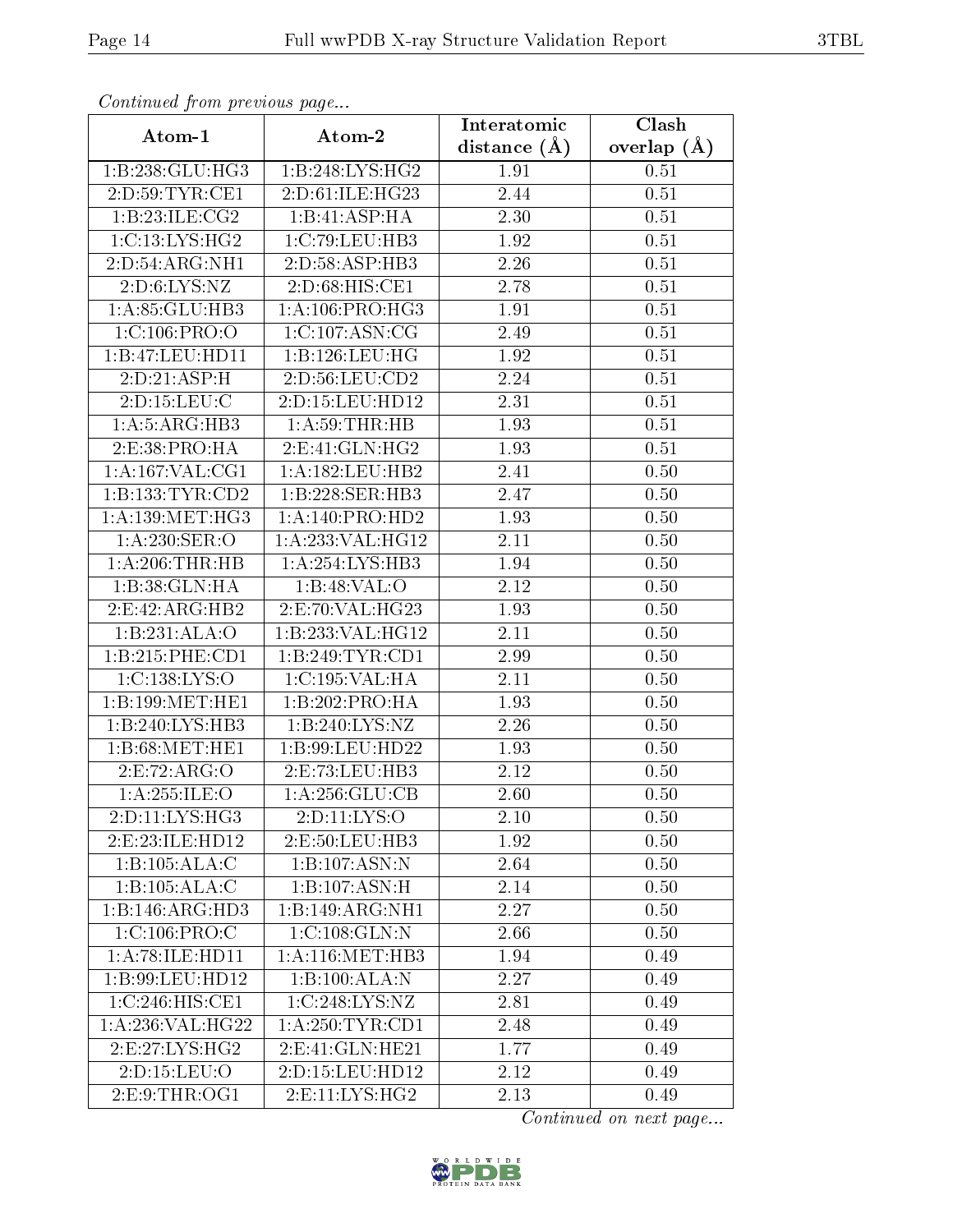| Continuati pont previous page |                    | Interatomic       | Clash           |
|-------------------------------|--------------------|-------------------|-----------------|
| Atom-1                        | Atom-2             | distance (Å)      | overlap $(\AA)$ |
| 1:C:49:GLN:HE22               | 1:C:128:ILE:HG22   | 1.78              | 0.49            |
| 1: A:62:CYS:SG                | 1: A:64: ARG:O     | 2.68              | 0.49            |
| 1: C: 130: GLU: CG            | 1:C:131:GLN:H      | 2.25              | 0.49            |
| 1:B:38:GLN:HB2                | 1:B:126:LEU:HD22   | 1.94              | 0.49            |
| 1: A:88: ILE: HG13            | $1:A:103:$ PHE:CD1 | 2.47              | 0.49            |
| 1:B:87:ILE:HG23               | 1:B:104:GLU:HB2    | 1.95              | 0.49            |
| 1: B: 130: GLU: HG3           | 1: B: 130: GLU:O   | 2.13              | 0.49            |
| 1:B:112:SER:CB                | 1:C:180:ILE:HD13   | 2.42              | 0.49            |
| 1:C:71:ASN:OD1                | 1:C:73:THR:HB      | 2.12              | 0.49            |
| 2:D:40:GLN:HA                 | 2:D:72:ARG:HG2     | 1.95              | 0.49            |
| 1:B:28:TRP:CD1                | 1:B:37:LEU:HD12    | 2.49              | 0.48            |
| 1:A:238:GLU:OE2               | 1: A:248: LYS: HD2 | 2.13              | 0.48            |
| 1:B:74:SER:O                  | 1:B:78:ILE:HD12    | 2.13              | 0.48            |
| 1: A: 109: GLU: N             | 1:A:109:GLU:OE1    | 2.45              | 0.48            |
| 1:A:1:MET:HA                  | 1:A:64:ARG:NH2     | 2.22              | 0.48            |
| $1:B:246:HIS:\overline{CD2}$  | 1:B:248:LYS:HZ3    | 2.31              | 0.48            |
| 1:B:3:GLU:HA                  | 1: B:90: LEU:O     | 2.14              | 0.48            |
| 1:B:18:ALA:HB2                | 1:B:218:ALA:HA     | 1.94              | 0.48            |
| 1:C:28:TRP:HE1                | 1:C:70:VAL:CG1     | 2.27              | 0.48            |
| 2:E:61:ILE:HG23               | 2:E:65:SER:OG      | 2.13              | 0.48            |
| 1:B:193:GLU:CG                | 1:B:194:ALA:N      | $\overline{2.72}$ | 0.48            |
| 2:D:28:ALA:O                  | 2:D:31:GLN:OE1     | 2.32              | 0.48            |
| 2:D:36:ILE:HD11               | 2:D:41:GLN:OE1     | 2.14              | 0.48            |
| 1:B:246:HIS:CD2               | 1:B:248:LYS:NZ     | 2.82              | 0.47            |
| 1: A:233: VAL:HG22            | 1:A:234:PRO:HD2    | 1.96              | 0.47            |
| 1:C:9:GLY:HA3                 | 1:C:88:ILE:HD12    | 1.95              | 0.47            |
| 2:D:73:LEU:HG                 | 2:D:74:ARG:N       | 2.29              | 0.47            |
| 1:C:178:GLY:C                 | 1:C:179:ASN:OD1    | 2.53              | 0.47            |
| 1:C:2:PHE:CD1                 | 1:C:30:ILE:HG21    | 2.49              | 0.47            |
| 2.E.25:ASN:O                  | 2:E:29:LYS:HG3     | 2.15              | 0.47            |
| 2:E:18:GLU:HG3                | 2: E: 19: PRO: N   | 2.29              | 0.47            |
| 2:D:31:GLN:O                  | 2:D:32:ASP:C       | 2.51              | 0.47            |
| 2:D:34:GLU:OE1                | 2:D:34:GLU:HA      | 2.15              | 0.47            |
| 1:B:238:GLU:HG2               | 1:B:240:LYS:HZ2    | 1.76              | 0.47            |
| 1:C:130:GLU:HG2               | 1:C:131:GLN:N      | 2.30              | 0.47            |
| 1:A:10:SER:O                  | 1:A:13:LYS:HB2     | 2.15              | 0.47            |
| 1:B:70:VAL:HG13               | 1:B:72:LEU:CD1     | 2.45              | 0.47            |
| 2:D:17:VAL:HG12               | 2:D:29:LYS:HZ2     | 1.80              | 0.47            |
| 1: A:246: HIS: ND1            | 1:A:248:LYS:HD3    | 2.29              | 0.47            |
| 1:C:49:GLN:HE22               | 1:C:128:ILE:CG2    | 2.28              | 0.47            |
| 2:E:23:ILE:N                  | 2:E:54:ARG:O       | 2.47              | 0.47            |

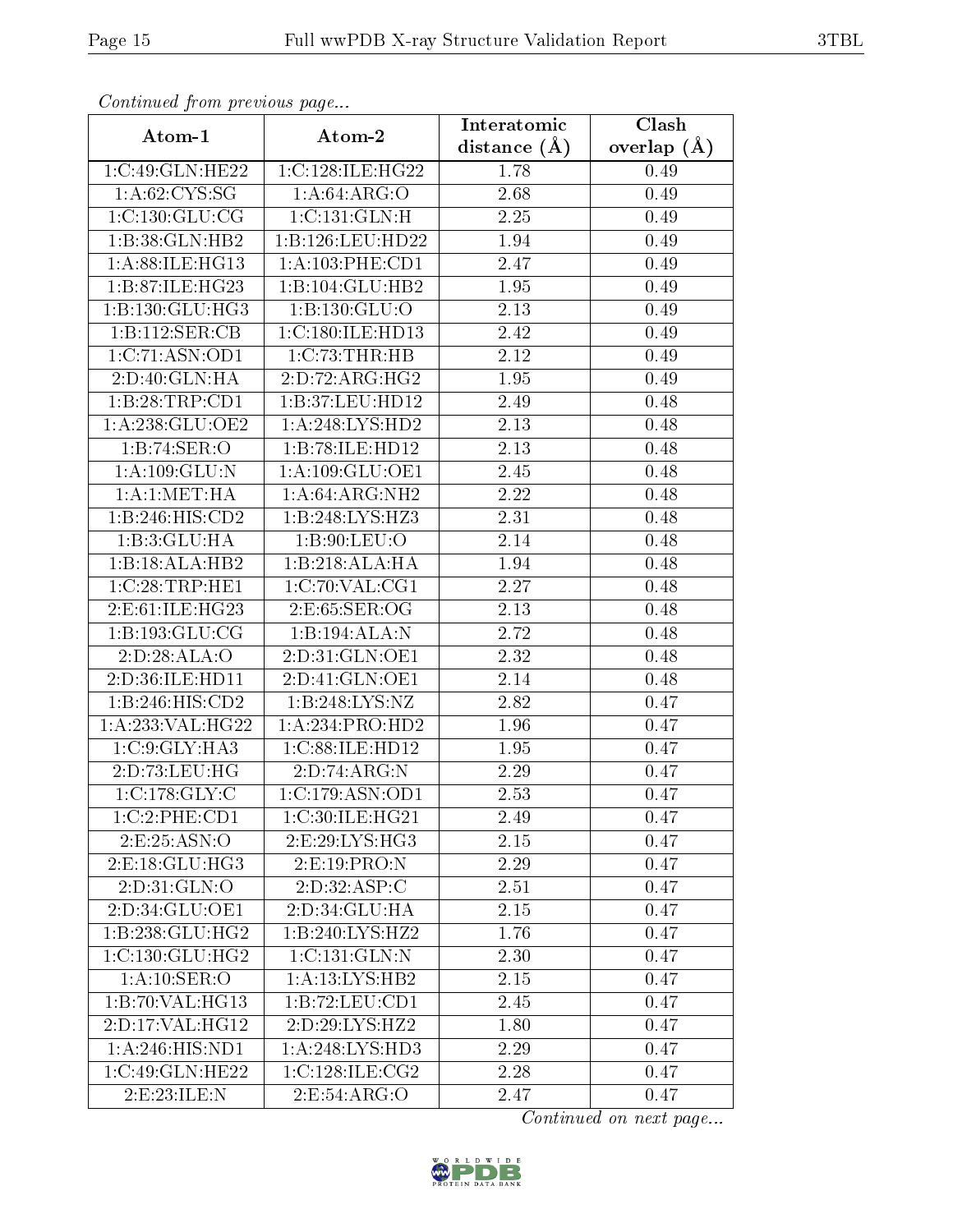| Continuata from previous page    |                                             | Interatomic    | Clash           |
|----------------------------------|---------------------------------------------|----------------|-----------------|
| Atom-1                           | Atom-2                                      | distance $(A)$ | overlap $(\AA)$ |
| 1: A:78: ILE: CD1                | 1:A:116:MET:HB3                             | 2.45           | 0.46            |
| 1:A:7:VAL:HG23                   | 1: A:58:ASP:CG                              | 2.35           | 0.46            |
| 1: A: 159: VAL: HG12             | 1: A:206:THR:OG1                            | 2.14           | 0.46            |
| 1:A:47:LEU:HD13                  | 1: A: 126: LEU: HD11                        | 1.95           | 0.46            |
| 1:B:88:ILE:HD12                  | 1: B:88: ILE: O                             | $2.15\,$       | 0.46            |
| 1:B:159:VAL:HG22                 | 1: B:206:THR:OG1                            | 2.16           | 0.46            |
| 1: B: 17: GLU: OE2               | 1:B:80:LYS:HE3                              | 2.16           | 0.46            |
| 1:C:138:LYS:NZ                   | 1:C:196:THR:HG21                            | 2.30           | 0.46            |
| 2:D:9:THR:CG2                    | $2:\overline{D:11:LYS:HG2}$                 | 2.45           | 0.46            |
| 1: A: 102: VAL: HG22             | 1:A:113:ASP:OD1                             | 2.15           | 0.46            |
| 1:B:133:TYR:OH                   | 1:B:236:VAL:HG21                            | 2.16           | 0.46            |
| 2: D: 23: ILE: HG22              | 2: D: 27: LYS: HE3                          | 1.98           | 0.46            |
| 1:A:185:THR:HA                   | 1:A:186:SER:CB                              | 2.30           | 0.46            |
| 1:B:229:MET:HG2                  | 1:B:235:LEU:CD1                             | 2.46           | 0.46            |
| 1:C:99:LEU:HD12                  | 1:C:100:ALA:H                               | 1.81           | 0.45            |
| 2:D:23:ILE:HD12                  | 2:D:23:ILE:N                                | 2.28           | 0.45            |
| 1:A:164:LYS:HZ2                  | 2:D:72:ARG:HH12                             | 1.63           | 0.45            |
| 1:C:123:VAL:CG2                  | 1:C:124:GLU:H                               | 2.24           | 0.45            |
| 2:E:43:LEU:HD22                  | 2:E:50:LEU:HD23                             | 1.97           | 0.45            |
| 1:B:16:LEU:HD22                  | 1:B:79:LEU:CD1                              | 2.45           | 0.45            |
| 1:B:114:TYR:CD1                  | $1:C:178:\overline{\text{GLY:H} \text{A3}}$ | 2.52           | 0.45            |
| 1:B:47:LEU:HD21                  | 1:B:126:LEU:HG                              | 1.98           | 0.45            |
| 1:C:125:GLN:CA                   | 1:C:125:GLN:NE2                             | 2.80           | 0.45            |
| 1:C:246:HIS:CE1                  | 1:C:248:LYS:HZ2                             | 2.33           | 0.45            |
| 1:C:5:ARG:CG                     | 1:C:89:THR:HG22                             | 2.44           | 0.45            |
| 2:E:42:ARG:HH21                  | 2: E: 49: GLN: HB2                          | 1.81           | 0.45            |
| 2:D:15:LEU:CD1                   | 2:D:17:VAL:HG13                             | 2.38           | 0.45            |
| 2:E:30:ILE:HB                    | 2:Eq1:GLN:HE22                              | 1.81           | 0.45            |
| $1: A: 159: VAL: \overline{CG2}$ | 1: A:170: SER: HB2                          | 2.47           | 0.45            |
| 1:B:131:GLN:NE2                  | 1:B:233:VAL:HG21                            | 2.32           | 0.45            |
| $1:B:2:PHE:\overline{CE1}$       | $1:B:4:A\overline{LA:HB2}$                  | 2.52           | 0.45            |
| 1:B:49:GLN:HE22                  | 1:B:51:THR:CG2                              | 2.29           | 0.45            |
| 1:C:30:ILE:HB                    | 1:C:66:LEU:HD12                             | 1.99           | 0.45            |
| 1:B:211:TYR:O                    | 1:B:214:PHE:HB2                             | 2.16           | 0.44            |
| 1:C:209:LEU:HD23                 | 1:C:212:LEU:HD12                            | 1.99           | 0.44            |
| 1:C:38:GLN:O                     | 1:C:124:GLU:CB                              | 2.65           | 0.44            |
| 1:C:27:CYS:HA                    | 1: C:68: MET:O                              | 2.17           | 0.44            |
| 2:D:23:ILE:CG2                   | 2:D:27:LYS:HE3                              | 2.47           | 0.44            |
| 1: A: 16: LEU: HG                | 1: A:75: MET:HG2                            | 2.00           | 0.44            |
| 1:B:121:LEU:HD23                 | 1:B:121:LEU:H                               | 1.82           | 0.44            |
| 1:C:78:ILE:HG13                  | 1:C:116:MET:CE                              | 2.48           | 0.44            |

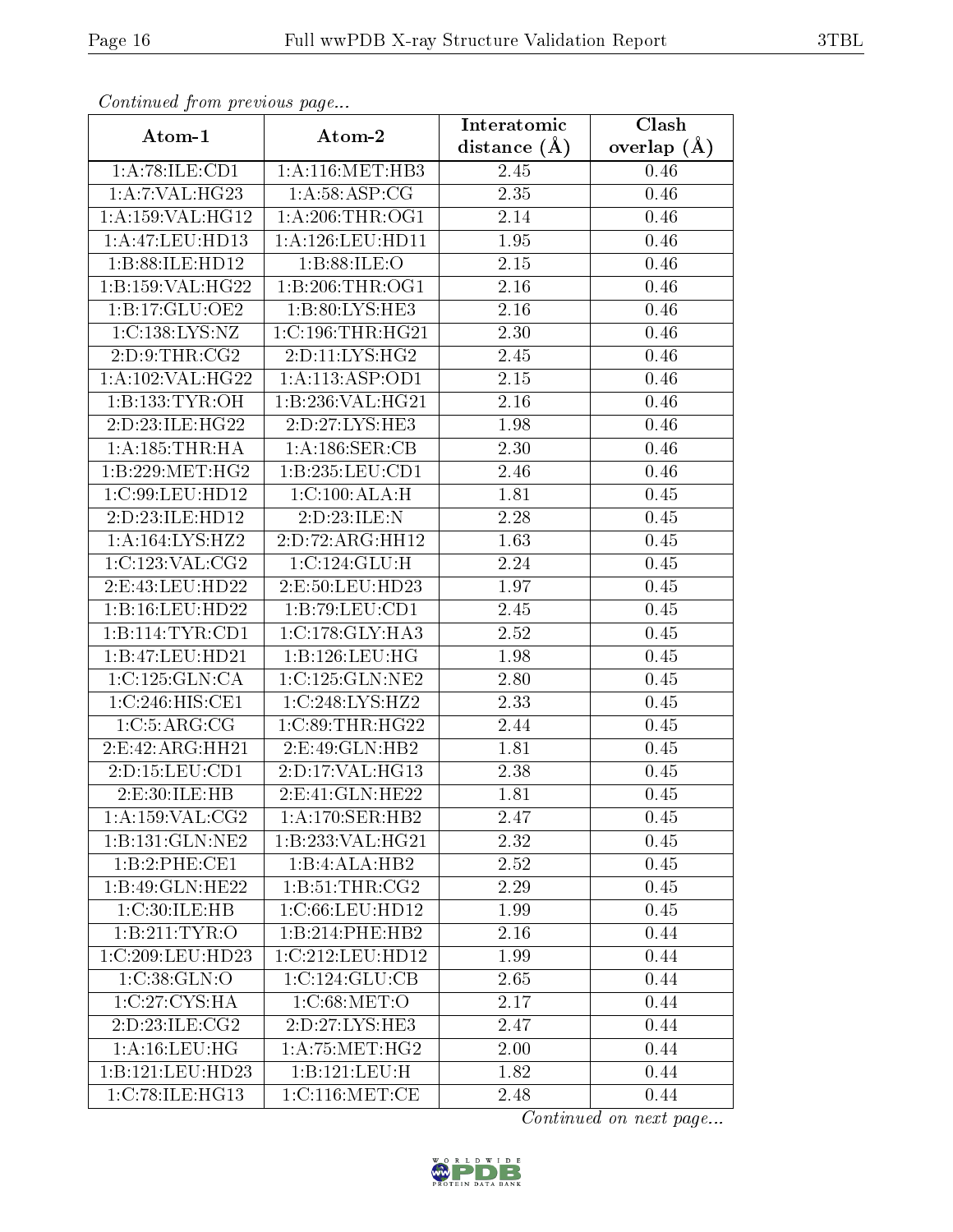| Conningea from previous page |                      | Interatomic    | Clash         |
|------------------------------|----------------------|----------------|---------------|
| Atom-1                       | Atom-2               | distance $(A)$ | overlap $(A)$ |
| 1:A:45:VAL:HG21              | 1: A:211:TYR:OH      | $2.18\,$       | 0.44          |
| 1:C:207:PHE:CE1              | 1:C:253:PRO:HB3      | 2.53           | 0.44          |
| 2: E:17: VAL: CG2            | 2: E: 18: GLU: N     | 2.64           | 0.44          |
| 1: A: 199: MET: HE2          | 1: A:199:MET:HB3     | 1.77           | 0.44          |
| 1:B:7:VAL:HG12               | 1:B:58:ASP:OD1       | 2.18           | 0.44          |
| 1:C:75:MET:HG3               | 1:C:116:MET:HE3      | 1.98           | 0.44          |
| 1:B:93:GLU:O                 | 1:B:96:ALA:N         | 2.51           | 0.44          |
| 2:D:24:GLU:N                 | 2:D:24:GLU:CD        | 2.70           | 0.44          |
| $1:\overline{C:206:THR:HB}$  | 1:C:254:LYS:HB3      | 1.99           | 0.44          |
| 2:D:20:SER:CA                | 2:D:56:LEU:HD21      | 2.48           | 0.44          |
| 1:B:241:ILE:HG22             | 1:B:244:MET:HB3      | 2.00           | 0.43          |
| 2:D:59:TYR:CD1               | 2:D:61:ILE:CG2       | 3.00           | 0.43          |
| 1:B:50:LEU:HD21              | 1:B:52:LEU:HD21      | 2.00           | 0.43          |
| 1:C:27:CYS:O                 | 1:C:124:GLU:OE2      | 2.36           | 0.43          |
| 1:C:38:GLN:HA                | 1:C:48:VAL:O         | 2.17           | 0.43          |
| 1:B:240:LYS:N                | 1:B:240:LYS:HZ3      | 2.16           | 0.43          |
| 1:B:75:MET:HA                | 1:B:78:ILE:HD12      | 2.00           | 0.43          |
| 1:C:145:ALA:HA               | $1:C:216$ :THR:HG21  | 1.99           | 0.43          |
| 1:B:241:ILE:H                | 1:B:241:ILE:CD1      | 2.27           | 0.43          |
| 1:B:168:LYS:HD2              | 1:B:181:LYS:NZ       | 2.33           | 0.43          |
| 1:B:9:GLY:HA3                | 1:B:88:ILE:HG23      | 2.01           | 0.43          |
| 2:D:28:ALA:O                 | 2:D:31:GLN:CD        | 2.56           | 0.43          |
| 2:E:55:THR:OG1               | 2:E:56:LEU:N         | 2.51           | 0.43          |
| 1:C:242:ALA:O                | 1:C:243:ASP:C        | 2.56           | 0.43          |
| 1: A:85: GLU:CB              | 1: A: 106: PRO:HG3   | 2.49           | 0.43          |
| 1:A:70:VAL:HG23              | 1:A:116:MET:CE       | 2.48           | 0.43          |
| 2:E:40:GLN:HG2               | 2.E:40:GLN:O         | 2.19           | 0.43          |
| 1: A: 169: PHE: HE2          | 1: A: 182: LEU: HD23 | 1.83           | 0.43          |
| 1:C:69:GLY:HA2               | 1:C:121:LEU:HD22     | $2.01\,$       | 0.43          |
| 1: A: 199: MET:HG3           | 1: A: 199: MET:O     | 2.19           | 0.42          |
| 1: A:70: VAL:HG21            | 1: A:75:MET:HE2      | 2.00           | 0.42          |
| $1:B:82:A\overline{LA:HB2}$  | 1:B:103:PHE:CG       | 2.53           | 0.42          |
| 1:B:185:THR:HG21             | 1:B:194:ALA:HA       | 2.01           | 0.42          |
| 1:C:228:SER:O                | 1:C:235:LEU:HD12     | 2.19           | 0.42          |
| 2:E:43:LEU:HA                | 2:E:68:HIS:O         | 2.18           | 0.42          |
| 1:A:10:SER:HA                | 1:A:13:LYS:HD3       | 2.02           | 0.42          |
| 1:B:30:ILE:HG12              | 1:B:30:ILE:O         | 2.18           | 0.42          |
| 1: B:91: ARG:O               | 1:B:99:LEU:HD12      | 2.18           | 0.42          |
| 1: A:38: GLN: NE2            | 1:A:125:GLN:HA       | 2.34           | 0.42          |
| 1:C:9:GLY:HA3                | 1:C:88:ILE:CD1       | 2.50           | 0.42          |
| 2:E:6:LYS:HZ1                | 2: E:10: GLY: HA2    | 1.84           | 0.42          |

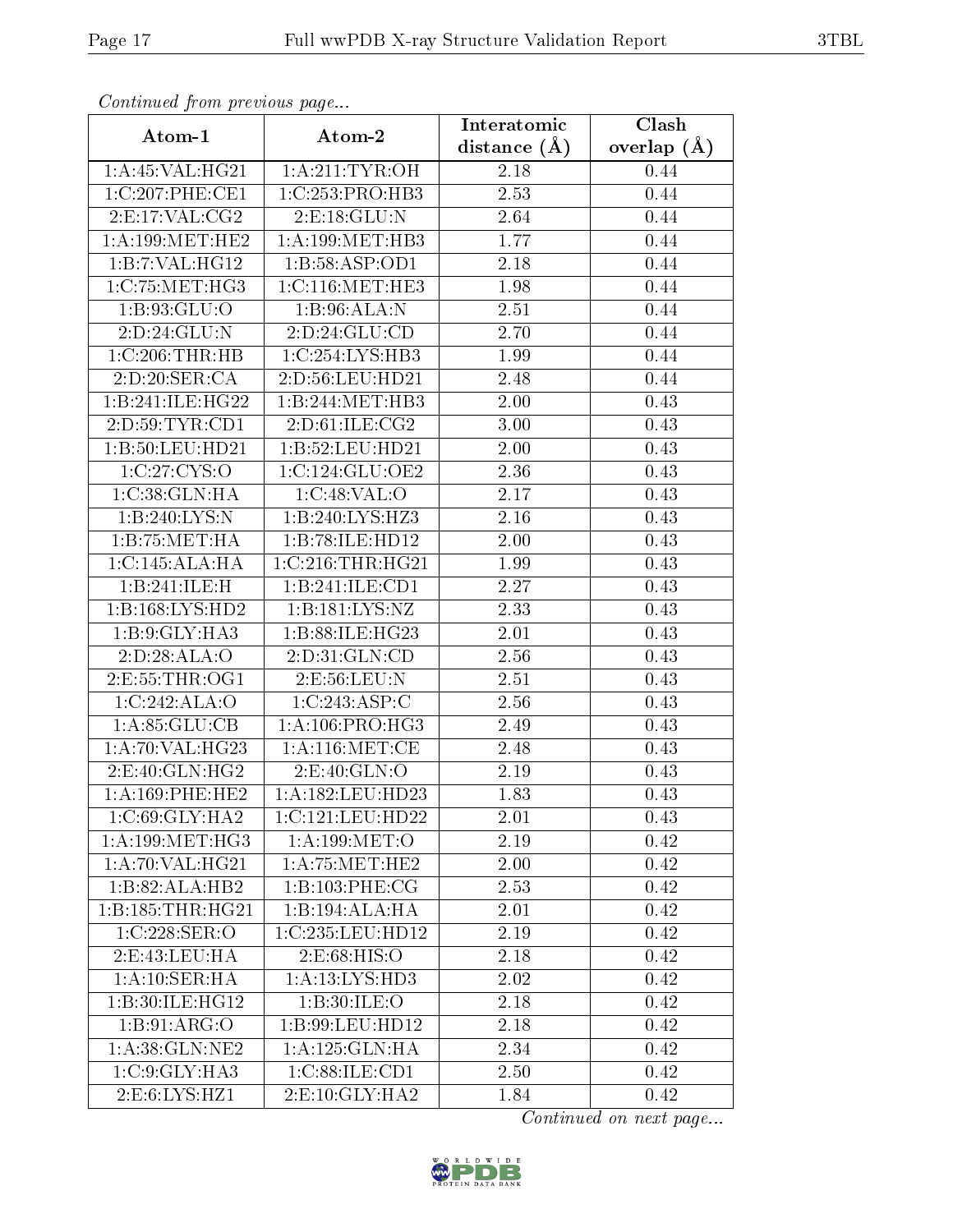| Continuation providuo paga |                                                      | Interatomic       | $\overline{\text{Clash}}$ |
|----------------------------|------------------------------------------------------|-------------------|---------------------------|
| Atom-1                     | Atom-2                                               | distance $(\AA)$  | overlap $(\AA)$           |
| 1:C:125:GLN:HB2            | 1:C:126:LEU:H                                        | 1.72              | 0.42                      |
| 1:B:12:LEU:HA              | 1:B:12:LEU:HD23                                      | 1.81              | 0.42                      |
| 1:B:205:LEU:HD12           | 1:B:229:MET:CE                                       | 2.50              | 0.42                      |
| 1:B:28:TRP:NE1             | 1:B:70:VAL:HG11                                      | 2.35              | 0.42                      |
| 1:C:51:THR:O               | 1:C:245:GLY:CA                                       | 2.57              | 0.42                      |
| 1:C:7:VAL:O                | 1:C:87:ILE:HA                                        | 2.20              | 0.42                      |
| 1:B:105:ALA:O              | 1:B:108:GLN:N                                        | 2.52              | 0.42                      |
| 1:C:219:THR:N              | 1:C:220:PRO:CD                                       | 2.83              | 0.42                      |
| 1:C:9:GLY:CA               | 1:C:88:ILE:HD12                                      | 2.50              | 0.42                      |
| 1:A:99:LEU:O               | 1:A:115:GLU:HA                                       | 2.20              | 0.42                      |
| 1:B:50:LEU:HD12            | 1:B:246:HIS:O                                        | 2.19              | 0.42                      |
| 1:C:75:MET:HA              | 1:C:116:MET:CE                                       | 2.47              | 0.42                      |
| 1:A:134:SER:HB3            | 1:A:201:GLU:HB3                                      | 2.02              | 0.42                      |
| 1:C:123:VAL:HG21           | 1:C:125:GLN:OE1                                      | 2.19              | 0.42                      |
| 1:C:255:ILE:N              | 1:C:255:ILE:CD1                                      | 2.79              | 0.42                      |
| 1:C:56:GLY:HA3             | 1:C:244:MET:HA                                       | 2.02              | 0.41                      |
| 1:C:5:ARG:CG               | 1:C:89:THR:CG2                                       | $\overline{2.95}$ | 0.41                      |
| 2: E: 29: LYS: O           | 2:E:32:ASP:HB3                                       | 2.20              | 0.41                      |
| 1: A: 193: GLU: CG         | 1:A:194:ALA:N                                        | 2.83              | 0.41                      |
| 1:C:85:GLU:CG              | 1: C:106: PRO:HG3                                    | 2.49              | 0.41                      |
| 2:E:18:GLU:HG3             | $2: E: 19: P\overline{RO:HD2}$                       | 2.02              | 0.41                      |
| 1:A:125:GLN:O              | 1: A: 126: LEU: CG                                   | 2.56              | 0.41                      |
| 1:B:74:SER:HB3             | 1:C:175:LEU:HD13                                     | 1.96              | 0.41                      |
| 1:C:23:ILE:HD13            | 1:C:39:SER:HB3                                       | 2.03              | 0.41                      |
| 1:C:82:ALA:HB2             | 1:C:103:PHE:CE2                                      | 2.55              | 0.41                      |
| 1:C:168:LYS:HA             | 1:C:180:ILE:O                                        | 2.20              | 0.41                      |
| 2: D: 11: LYS: CG          | 2:D:11:LYS:O                                         | 2.68              | 0.41                      |
| 1:B:113:ASP:OD1            | 1:B:114:TYR:N                                        | 2.53              | 0.41                      |
| 1:B:138:LYS:O              | $1:B:195:\overline{\text{VAL}}:\overline{\text{HA}}$ | 2.21              | 0.41                      |
| 1:B:72:LEU:CD1             | 1:B:72:LEU:N                                         | 2.82              | 0.41                      |
| 1:A:43:SER:HB2             | 1: A:45: VAL:HG23                                    | 2.01              | 0.41                      |
| 1:B:47:LEU:HDI1            | 1: B: 126: LEU: CG                                   | 2.50              | 0.41                      |
| 1:C:19:LEU:HB3             | 1:C:72:LEU:HD13                                      | 2.03              | 0.41                      |
| 1:A:121:LEU:HA             | 1: A: 121: LEU: HD12                                 | 1.87              | 0.41                      |
| 1:B:10:SER:C               | 1:B:14:LYS:NZ                                        | 2.73              | 0.41                      |
| 1:B:229:MET:HG2            | 1:B:235:LEU:HD13                                     | 2.01              | 0.41                      |
| 1: A: 165: ASP: OD1        | 1:A:165:ASP:N                                        | 2.41              | 0.41                      |
| 1:B:241:ILE:CG2            | 1:B:244:MET:HB3                                      | 2.50              | 0.41                      |
| 1:C:123:VAL:CG2            | 1:C:124:GLU:N                                        | 2.82              | 0.41                      |
| 1:C:172:SER:CB             | $1:C:177:ASN:H\overline{B3}$                         | 2.51              | 0.41                      |
| 2: D:6: LYS: HZ2           | $2: D:68: \overline{HIS:CE1}$                        | 2.38              | 0.41                      |

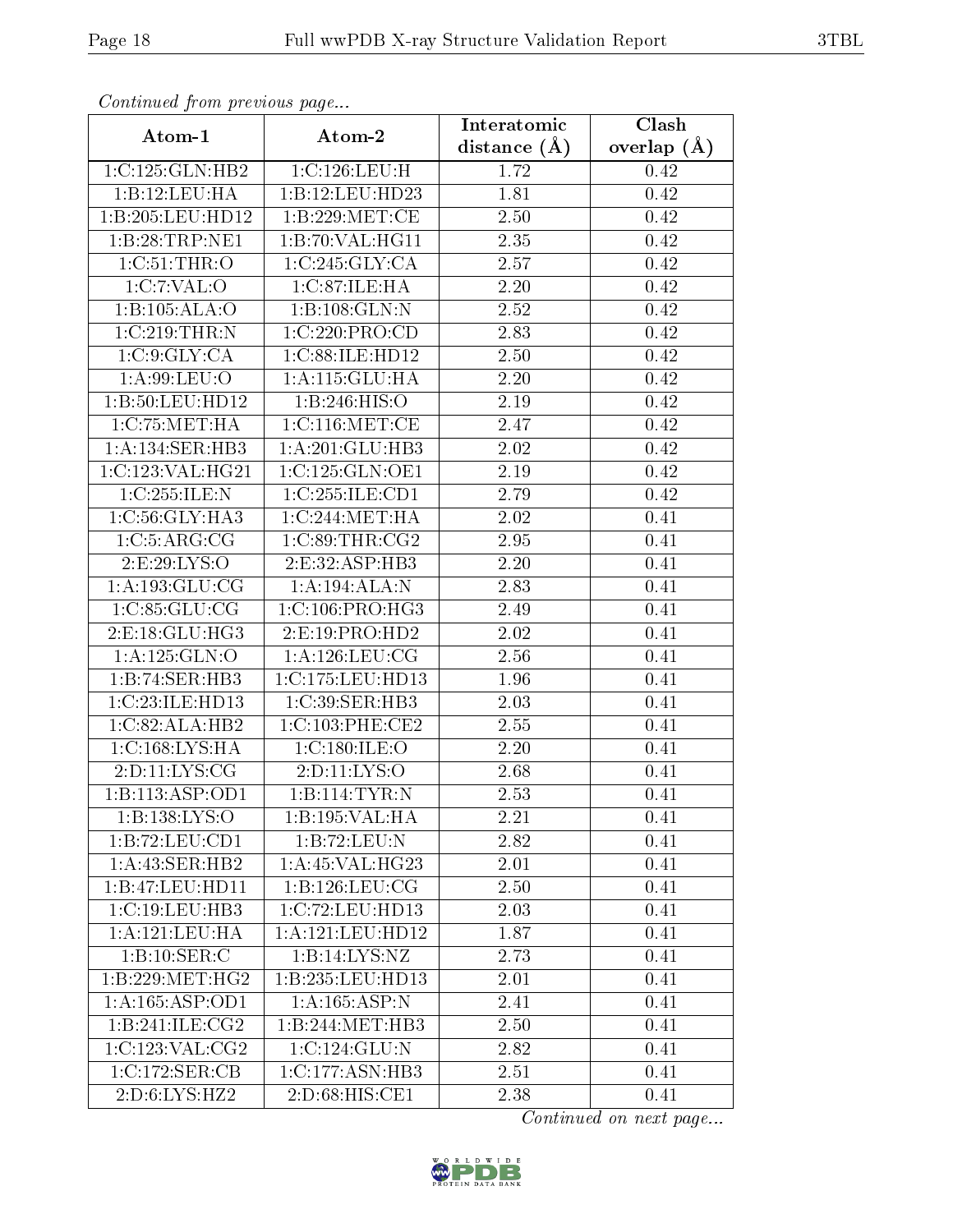|                     |                     | Interatomic    | Clash           |
|---------------------|---------------------|----------------|-----------------|
| Atom-1              | Atom-2              | distance $(A)$ | overlap $(\AA)$ |
| 1:B:6:LEU:HB3       | 1:B:88:ILE:CD1      | 2.48           | 0.41            |
| 1:C:205:LEU:HD12    | 1:C:229:MET:HE3     | 2.03           | 0.41            |
| 2:D:36:ILE:C        | 2:D:36:ILE:HD12     | 2.41           | 0.41            |
| 1:A:23:ILE:HD13     | 1:A:41:ASP:HA       | 2.02           | 0.41            |
| 2:E:7:THR:HG23      | 2: E: 8: LEU: N     | 2.36           | 0.41            |
| 1:A:238:GLU:HG3     | 1: A:248: LYS: HG3  | 2.04           | 0.40            |
| 1:B:36:ASN:OD1      | 1: B: 50: LEU: O    | 2.39           | 0.40            |
| 1:C:182:LEU:HD13    | 1:C:182:LEU:HA      | 1.59           | 0.40            |
| 2:D:4:PHE:HB2       | 2: D:66:THR:HA      | 2.02           | 0.40            |
| 1: A: 159: VAL:HG23 | 1:A:159:VAL:O       | 2.21           | 0.40            |
| 2:D:6:LYS:O         | 2:D:68:HIS:HA       | 2.21           | 0.40            |
| 1: A: 15: VAL: O    | 1: A: 19: LEU: HD12 | 2.22           | 0.40            |
| 1: B:6: LEU:O       | 1:B:88:ILE:HG13     | 2.22           | 0.40            |
| 1:C:16:LEU:HD21     | 1: C: 75: MET: HE2  | 2.02           | 0.40            |
| 2: E:3: ILE: O      | 2:E:3:ILE:HG22      | 2.21           | 0.40            |
| 1:A:107:ASN:HB2     | 1: A: 109: GLU: OE2 | 2.21           | 0.40            |
| 1:B:203:VAL:HG12    | 1:B:205:LEU:HG      | 2.03           | 0.40            |
| 1:C:16:LEU:HD11     | 1: C: 75: MET: HE1  | 2.02           | 0.40            |
| 2:D:33:LYS:HG3      | 2:D:34:GLU:N        | 2.36           | 0.40            |
| 1:B:100:ALA:HA      | 1:B:114:TYR:O       | 2.21           | 0.40            |
| 1:B:8:GLN:HG3       | 1:B:8:GLN:O         | 2.20           | 0.40            |
| 2: E:43: LEU: N     | 2:E:43:LEU:HD12     | 2.32           | 0.40            |
| 2:E:21:ASP:O        | 2:E:56:LEU:HD13     | 2.22           | 0.40            |

There are no symmetry-related clashes.

### 5.3 Torsion angles  $(i)$

#### 5.3.1 Protein backbone (i)

In the following table, the Percentiles column shows the percent Ramachandran outliers of the chain as a percentile score with respect to all X-ray entries followed by that with respect to entries of similar resolution.

The Analysed column shows the number of residues for which the backbone conformation was analysed, and the total number of residues.

| $\mathrm{Mol}\mid\mathrm{Chain}$ | Analysed                                 |           |          | $\mid$ Favoured $\mid$ Allowed $\mid$ Outliers $\mid$ Percentiles $\mid$ |
|----------------------------------|------------------------------------------|-----------|----------|--------------------------------------------------------------------------|
|                                  | $246/261 (94\%)$   223 (91\%)   21 (8\%) |           | $2(1\%)$ | $\vert$ 19 $\vert$<br>$-51$                                              |
|                                  | $247/261(95\%)$   231 (94\%)             | $16(6\%)$ |          |                                                                          |

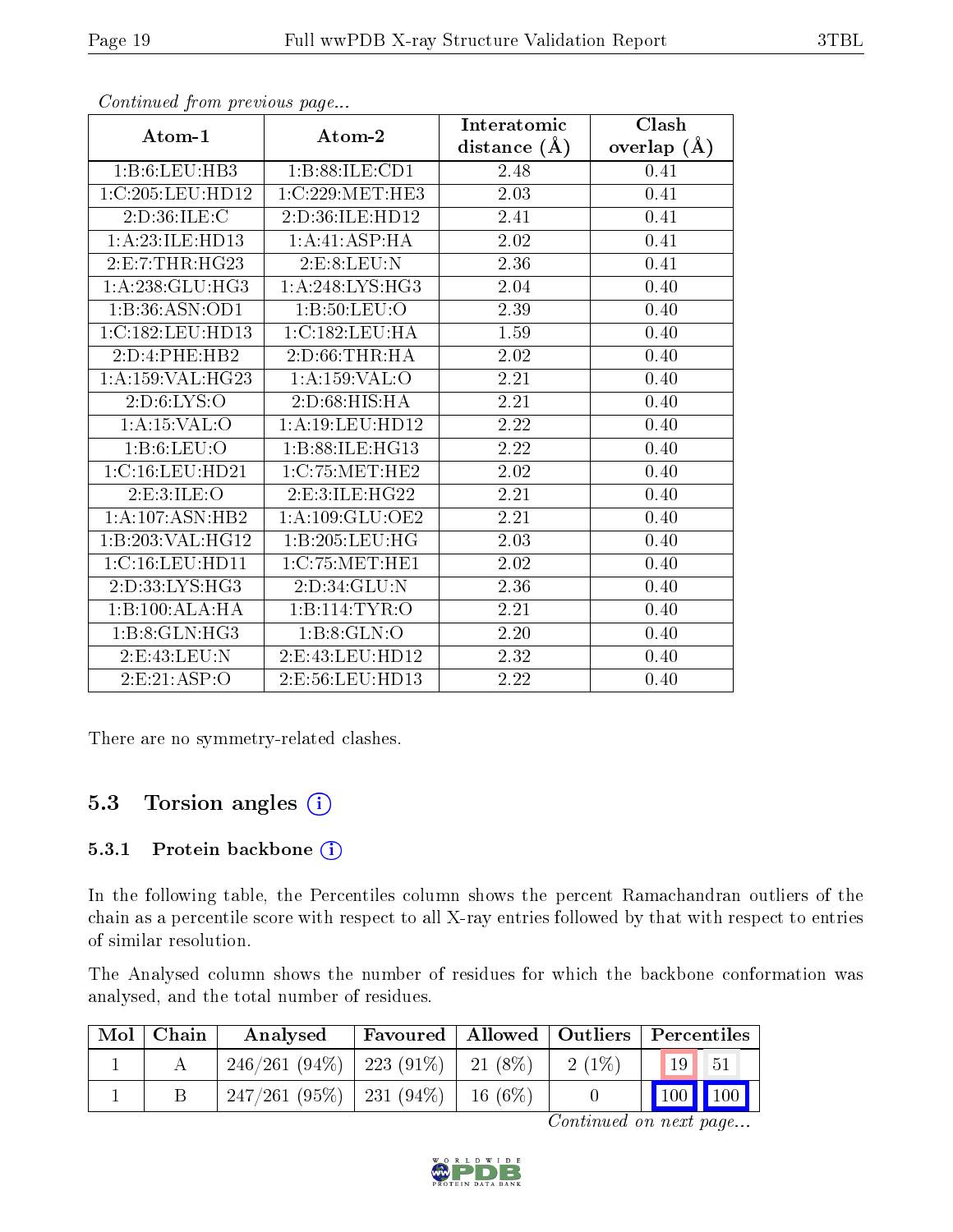| Mol            | Chain   | Analysed        | Favoured    | Allowed     | Outliers | Percentiles                      |    |
|----------------|---------|-----------------|-------------|-------------|----------|----------------------------------|----|
|                | $\rm C$ | $248/261(95\%)$ | 216 $(87%)$ | 31 $(12\%)$ | $1(0\%)$ | 34                               | 66 |
| $\overline{2}$ | D       | $70/76$ (92%)   | 65 $(93%)$  | $4(6\%)$    | $1(1\%)$ | $\blacksquare$ 11 $\blacksquare$ | 36 |
| <sup>2</sup>   | Ε       | $70/76$ (92%)   | 63 (90%)    | 6 $(9\%)$   | $1(1\%)$ |                                  | 36 |
| All            | All     | $881/935(94\%)$ | 798 (91\%)  | 78 (9%)     | $5(1\%)$ | 25                               | 58 |

Continued from previous page...

All (5) Ramachandran outliers are listed below:

| Mol | Chain | Res | <b>Type</b> |
|-----|-------|-----|-------------|
| 9   | Н,    | 17  | <b>VAL</b>  |
|     |       | 94  | <b>ASP</b>  |
| 2   | I)    | 58  | ASP         |
|     | ( )   | 123 | VAL         |
|     |       | 129 | PRO         |

#### 5.3.2 Protein sidechains  $(i)$

In the following table, the Percentiles column shows the percent sidechain outliers of the chain as a percentile score with respect to all X-ray entries followed by that with respect to entries of similar resolution.

The Analysed column shows the number of residues for which the sidechain conformation was analysed, and the total number of residues.

| Mol                         | Chain   | Analysed        | Rotameric | Outliers    |                | Percentiles |
|-----------------------------|---------|-----------------|-----------|-------------|----------------|-------------|
|                             | A       | $218/228$ (96%) | 194 (89%) | 24 $(11\%)$ | 6 <sup>1</sup> | 19          |
|                             | B       | $219/228(96\%)$ | 192 (88%) | 27 $(12\%)$ | $\overline{4}$ | 14          |
|                             | $\rm C$ | $220/228(96\%)$ | 195 (89%) | $25(11\%)$  | $\frac{5}{2}$  | 17          |
| $\mathcal{D}$               | D.      | 66/68 (97%)     | 56 (85%)  | $10(15\%)$  | 3              | 8           |
| $\mathcal{D}_{\mathcal{A}}$ | E.      | 66/68 (97%)     | 57 (86%)  | $9(14\%)$   | 3              | 11          |
| All                         | All     | 789/820 (96%)   | 694 (88%) | $95(12\%)$  | 5              | 15          |

All (95) residues with a non-rotameric sidechain are listed below:

| Mol | Chain | Res | <b>Type</b> |
|-----|-------|-----|-------------|
|     |       | 35  | VAL         |
|     |       | 40  | MET         |
|     |       | 44  | <b>HIS</b>  |
|     |       | 51  | <b>THR</b>  |
|     |       |     | ARG         |

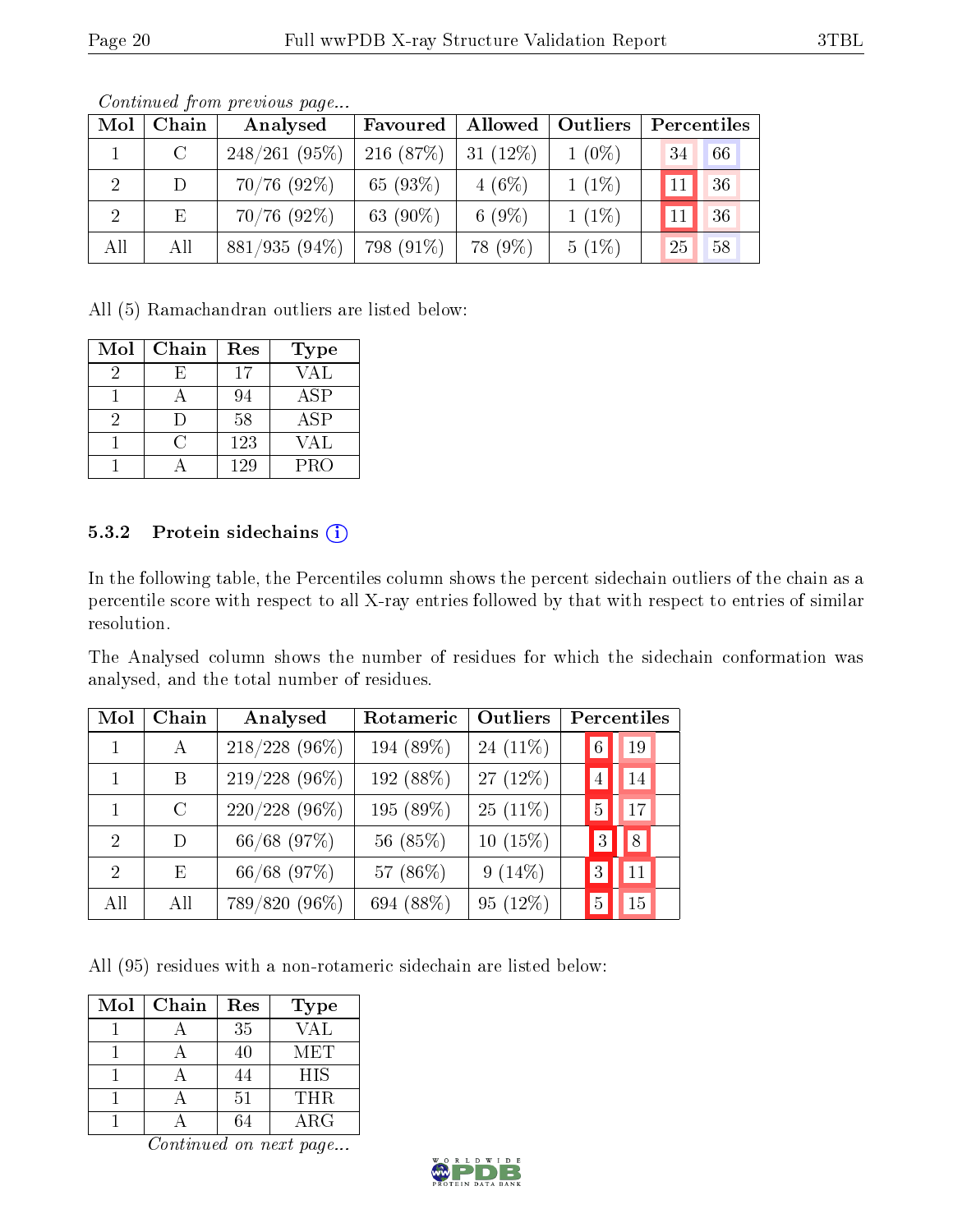| Mol            | $\overline{\text{C}}$ hain                                              | Res              | Type                    |
|----------------|-------------------------------------------------------------------------|------------------|-------------------------|
| $\overline{1}$ | $\overline{A}$                                                          | 65               | <b>ASN</b>              |
| $\mathbf 1$    | $\overline{A}$                                                          | 66               | <b>LEU</b>              |
| $\overline{1}$ | $\frac{\overline{A}}{\overline{A}}$                                     | $\overline{73}$  | THR                     |
| $\mathbf{1}$   |                                                                         | $76\,$           | <b>SER</b>              |
| $\mathbf{1}$   | $\frac{\overline{A}}{\overline{A}}$                                     | $\overline{107}$ | $\overline{\text{ASN}}$ |
| $\mathbf 1$    |                                                                         | 109              | GLU                     |
| $\overline{1}$ |                                                                         | $\overline{128}$ | ILE                     |
| $\mathbf{1}$   |                                                                         | 131              | $\overline{\text{GLN}}$ |
| $\mathbf{1}$   | $\frac{\overline{A}}{\overline{A}}$ $\frac{\overline{A}}{\overline{A}}$ | 179              | $\overline{\text{ASN}}$ |
| $\overline{1}$ |                                                                         | 182              | LEU                     |
| $\mathbf 1$    |                                                                         | 183              | $\overline{\text{SER}}$ |
| $\overline{1}$ | $\overline{A}$                                                          | 196              | <b>THR</b>              |
| $\overline{1}$ |                                                                         | 209              | LEU                     |
| $\mathbf{1}$   | $\frac{\overline{A}}{\overline{A}}$                                     | 210              | ARG                     |
| $\overline{1}$ |                                                                         | 223              | $\overline{\text{SER}}$ |
| $\overline{1}$ | $\frac{\overline{A}}{\overline{A}}$                                     | 226              | <b>THR</b>              |
| $\overline{1}$ |                                                                         | 229              | MET                     |
| $\mathbf{1}$   | $\frac{\overline{A}}{\overline{A}}$                                     | 232              | <b>ASP</b>              |
| $\mathbf{1}$   |                                                                         | 233              | $\overline{\text{VAL}}$ |
| $\overline{1}$ | $\overline{\mathbf{B}}$                                                 | $\overline{2}$   | PHE                     |
| $\mathbf{1}$   | $\overline{\mathrm{B}}$                                                 | 14               | $\overline{\text{LYS}}$ |
| $\overline{1}$ | $\overline{\mathrm{B}}$                                                 | $\overline{25}$  | $\overline{{\rm GLU}}$  |
| $\mathbf{1}$   | B                                                                       | 30               | ILE                     |
| $\mathbf{1}$   | $\overline{\mathrm{B}}$                                                 | 49               | $\overline{\text{GLN}}$ |
| $\mathbf{1}$   | $\overline{\mathrm{B}}$                                                 | 55               | $\overline{\text{GLU}}$ |
| $\mathbf{1}$   | $\overline{\mathrm{B}}$                                                 | 72               | LEU                     |
| $\mathbf{1}$   | $\overline{\mathrm{B}}$                                                 | $\overline{76}$  | $\overline{\text{SER}}$ |
| $\mathbf 1$    | $\overline{\mathrm{B}}$                                                 | 87               | ILE                     |
| $\mathbf 1$    | $\overline{\mathrm{B}}$                                                 | 98               | <b>THR</b>              |
| 1              | $\overline{B}$                                                          | $\overline{111}$ | VAL                     |
| $\mathbf 1$    | Β                                                                       | 113              | $\overline{\rm ASP}$    |
| $\mathbf 1$    | Β                                                                       | 121              | LEU                     |
| $\mathbf{1}$   | $\overline{\text{B}}$                                                   | 123              | <b>VAL</b>              |
| $\mathbf{1}$   | $\overline{\mathrm{B}}$                                                 | 124              | $\overline{{\rm GLU}}$  |
| $\mathbf{1}$   | B                                                                       | 125              | $\overline{\text{GLN}}$ |
| $\mathbf 1$    | $\overline{\mathrm{B}}$                                                 | 126              | $\overline{\text{LEU}}$ |
| $\mathbf{1}$   | $\overline{\mathrm{B}}$                                                 | 128              | <b>ILE</b>              |
| $\mathbf{1}$   | B                                                                       | 138              | $\overline{\rm LYS}$    |
| $\mathbf 1$    | $\overline{\mathrm{B}}$                                                 | 141              | $\overline{\text{SER}}$ |
| $\mathbf{1}$   | B                                                                       | 165              | <b>ASP</b>              |
| $\overline{1}$ | $\overline{\mathrm{B}}$                                                 | $\overline{18}1$ | $\overline{\text{LYS}}$ |
| $\mathbf{1}$   | Β                                                                       | 195              | VAL                     |

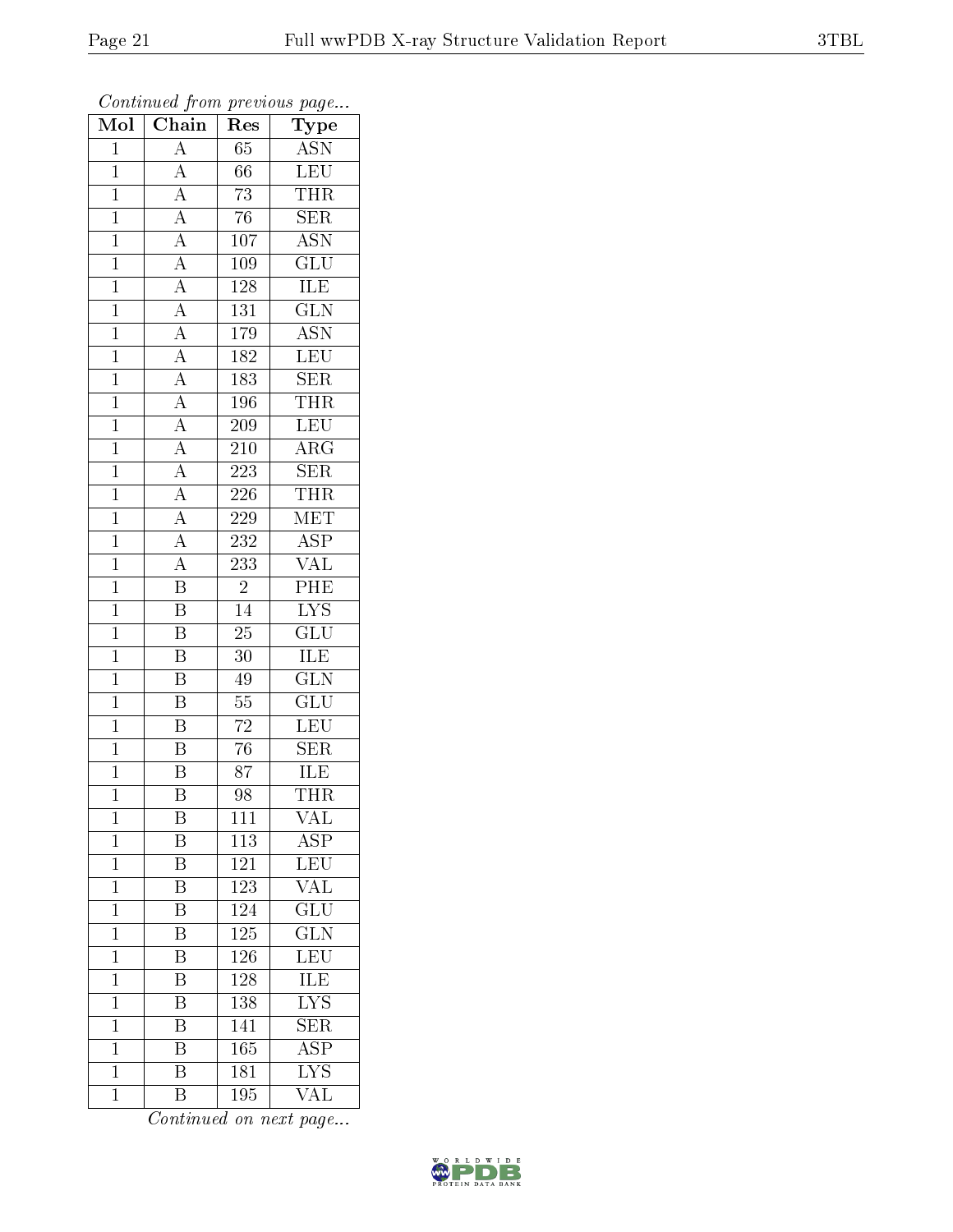| $\overline{\text{Mol}}$ | $\boldsymbol{\mathsf{v}}$<br>$\overline{\text{Chain}}$ | ı.<br>Res        | $\mathbf{r}$<br>$\overline{\phantom{a}}$<br>Type |
|-------------------------|--------------------------------------------------------|------------------|--------------------------------------------------|
| $\overline{1}$          | $\overline{\mathbf{B}}$                                | 198              | $\overline{GLU}$                                 |
| $\overline{1}$          | B                                                      | 199              | MET                                              |
| $\overline{1}$          | $\overline{B}$                                         | 233              | $\frac{\text{VAL}}{\text{LYS}}$                  |
| $\overline{1}$          |                                                        | $\overline{240}$ |                                                  |
| $\overline{1}$          |                                                        | $\overline{7}$   | $\frac{\overline{\text{VAL}}}{\text{VAL}}}$      |
| $\overline{1}$          |                                                        | $\overline{35}$  |                                                  |
| $\overline{1}$          |                                                        | $\overline{47}$  | LEU                                              |
| $\overline{1}$          |                                                        | $\overline{51}$  | <b>THR</b>                                       |
| $\overline{1}$          |                                                        | $\overline{52}$  | LEU                                              |
| $\overline{1}$          |                                                        | $\overline{61}$  | $\overline{\rm ARG}$                             |
| $\overline{1}$          |                                                        | $\overline{77}$  | $\overline{\text{LYS}}$                          |
| $\overline{1}$          |                                                        | $\overline{85}$  | $\overline{{\rm GLU}}$                           |
| $\overline{1}$          |                                                        | 87               | ILE                                              |
| $\mathbf{1}$            |                                                        | $\overline{109}$ | $\overline{{\rm GLU}}$                           |
| $\overline{1}$          |                                                        | <b>124</b>       | $\overline{{\rm GLU}}$                           |
| $\overline{1}$          |                                                        | $\overline{125}$ | $\overline{\text{GLN}}$                          |
| $\overline{1}$          |                                                        | $\overline{128}$ | $\overline{\text{ILE}}$                          |
| $\overline{1}$          |                                                        | <b>130</b>       | $\frac{\overline{\text{GLU}}}{\text{SER}}$       |
| $\overline{1}$          |                                                        | $\overline{161}$ |                                                  |
| $\overline{1}$          |                                                        | <b>182</b>       | $\frac{\overline{\text{LEU}}}{\text{GLN}}$       |
| $\overline{1}$          |                                                        | 184              |                                                  |
| $\overline{1}$          |                                                        | 193              | GLU<br>VAL                                       |
| $\overline{1}$          |                                                        | 195              |                                                  |
| $\overline{1}$          |                                                        | $196\,$          | $\overline{\text{THR}}$                          |
| $\overline{1}$          |                                                        | $\overline{221}$ | LEU                                              |
| $\overline{1}$          |                                                        | 227              | LEU                                              |
| $\overline{1}$          |                                                        | <b>237</b>       | VAL                                              |
| $\overline{1}$          |                                                        | 244              | MET                                              |
| $\overline{1}$          |                                                        | $\overline{255}$ | ILE                                              |
| $\overline{c}$          | $\mathbf D$                                            | 4                | PHE                                              |
| $\overline{2}$          | D                                                      | 9                | <b>THR</b>                                       |
| $\overline{2}$          | $\overline{D}$                                         | $\overline{15}$  | <b>LEU</b>                                       |
| $\overline{c}$          | $\mathbf{D}$                                           | <b>22</b>        | THR                                              |
| $\overline{2}$          | $\overline{\rm D}$                                     | $\overline{42}$  | $\overline{\rm ARG}$                             |
| $\overline{2}$          | $\overline{D}$                                         | 56               | LEU                                              |
| $\overline{2}$          | $\frac{\overline{D}}{D}$                               | $\overline{60}$  | $\overline{ASN}$                                 |
| $\overline{2}$          |                                                        | $\overline{61}$  | ILE<br>LEU                                       |
| $\overline{2}$          | $\overline{\rm D}$                                     | $\overline{67}$  |                                                  |
| $\overline{2}$          | $\overline{D}$                                         | $\overline{73}$  | LEU<br>VAL                                       |
| $\overline{2}$          | ${\rm E}$                                              | $\overline{5}$   |                                                  |
| $\overline{2}$          | $\overline{\mathrm{E}}$                                | $\overline{12}$  | <b>THR</b>                                       |
| $\overline{2}$          | E                                                      | 25               | <b>ASN</b>                                       |

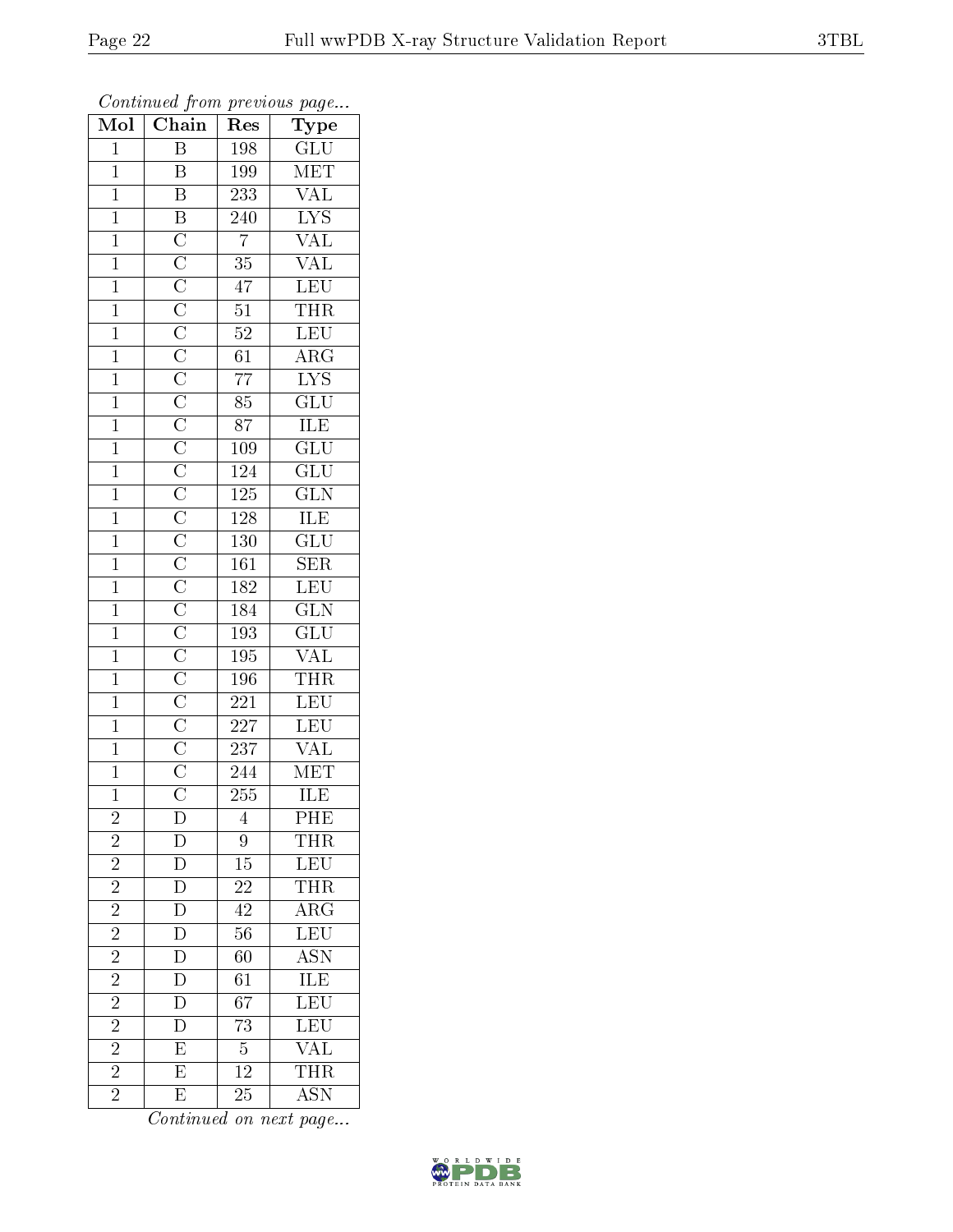Continued from previous page...

| Mol | Chain | Res | Type       |
|-----|-------|-----|------------|
| 2   | F)    | 43  | LEU        |
| 2   | F,    | 50  | <b>LEU</b> |
| 2   | F,    | 66  | THR        |
| 2   | F,    | 67  | LEU        |
| 2   | F,    | 69  | LEU        |
|     | F.    | 72  | $\rm{ARG}$ |

Some sidechains can be flipped to improve hydrogen bonding and reduce clashes. All (10) such sidechains are listed below:

| Mol            | Chain | Res | <b>Type</b>  |
|----------------|-------|-----|--------------|
| 1              | А     | 65  | <b>ASN</b>   |
| 1              | В     | 36  | <b>ASN</b>   |
| 1              | В     | 38  | $_{\rm GLN}$ |
| 1              | В     | 49  | <b>GLN</b>   |
| 1              | С     | 49  | <b>GLN</b>   |
| 1              | С     | 125 | <b>GLN</b>   |
| 1              | С     | 246 | HIS          |
| $\overline{2}$ | Ð     | 49  | GLN          |
| $\overline{2}$ |       | 68  | HIS          |
| $\overline{2}$ | F,    | 41  | GLN          |

#### 5.3.3 RNA [O](https://www.wwpdb.org/validation/2017/XrayValidationReportHelp#rna)i

There are no RNA molecules in this entry.

### 5.4 Non-standard residues in protein, DNA, RNA chains (i)

There are no non-standard protein/DNA/RNA residues in this entry.

### 5.5 Carbohydrates  $(i)$

There are no carbohydrates in this entry.

## 5.6 Ligand geometry (i)

There are no ligands in this entry.

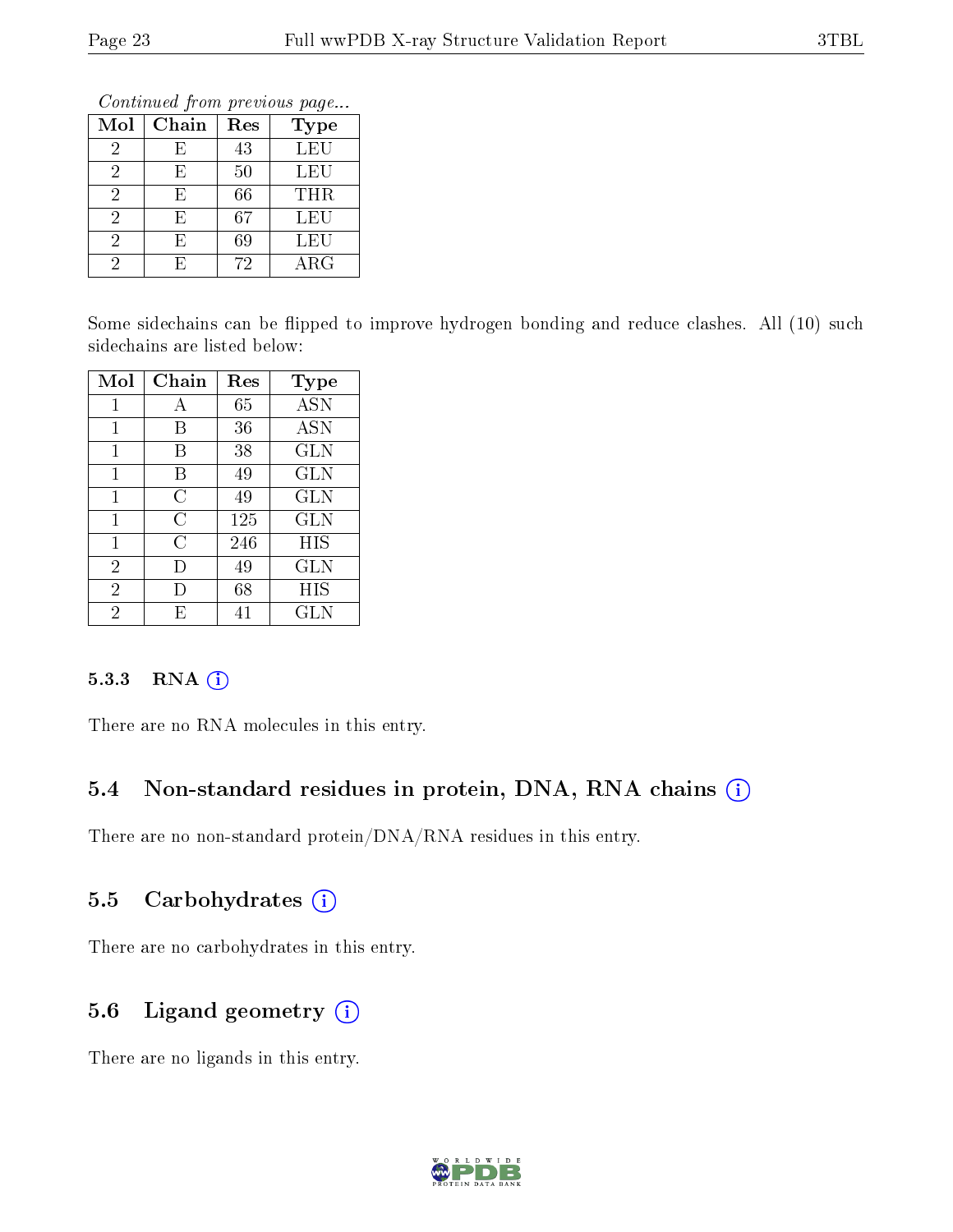## 5.7 [O](https://www.wwpdb.org/validation/2017/XrayValidationReportHelp#nonstandard_residues_and_ligands)ther polymers (i)

There are no such residues in this entry.

## 5.8 Polymer linkage issues (i)

There are no chain breaks in this entry.

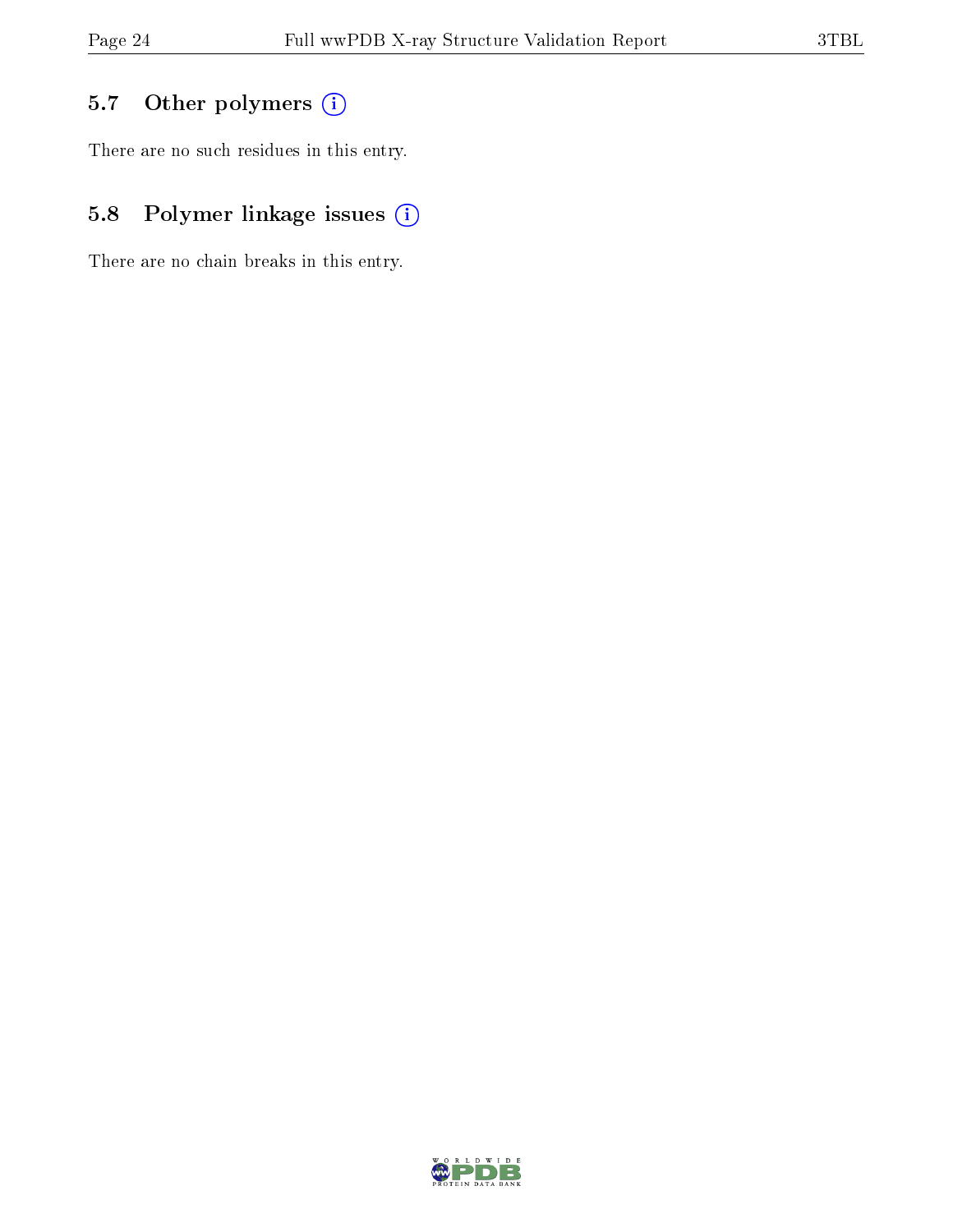# 6 Fit of model and data  $(i)$

## 6.1 Protein, DNA and RNA chains  $(i)$

In the following table, the column labelled  $#RSRZ> 2'$  contains the number (and percentage) of RSRZ outliers, followed by percent RSRZ outliers for the chain as percentile scores relative to all X-ray entries and entries of similar resolution. The OWAB column contains the minimum, median,  $95<sup>th</sup>$  percentile and maximum values of the occupancy-weighted average B-factor per residue. The column labelled ' $Q< 0.9$ ' lists the number of (and percentage) of residues with an average occupancy less than 0.9.

| Mol                         | Chain | Analysed         | $<$ RSRZ $>$ | $\rm \#RSRZ{>}2$  |                | $OWAB(A^2)$        | Q <sub>0.9</sub> |
|-----------------------------|-------|------------------|--------------|-------------------|----------------|--------------------|------------------|
|                             | А     | 250/261(95%)     | 0.30         | 14 $(5%)$<br>24   | 20             | 68, 100, 160, 196  | $\Omega$         |
|                             | B     | $251/261(96\%)$  | 0.65         | $26(10\%)$ 6      | $\overline{5}$ | 80, 121, 195, 248  | $\Omega$         |
|                             | C     | $252/261(96\%)$  | 0.29         | $13(5\%)$<br>27   | 23             | 73, 107, 186, 232  | $\Omega$         |
| $\mathcal{D}_{\mathcal{A}}$ | D     | $72/76$ $(94\%)$ | 1.46         | $25(34\%)$ 0      | $\blacksquare$ | 112, 170, 235, 266 | $\theta$         |
| $\overline{2}$              | Ε     | $72/76$ $(94\%)$ | 1.80         | $25(34\%)$<br> 0  | $\blacksquare$ | 133, 178, 222, 235 | $\Omega$         |
| All                         | All   | 897/935 (95%)    | 0.61         | 4 <br>$103(11\%)$ |                | 68, 116, 198, 266  | $\Omega$         |

All (103) RSRZ outliers are listed below:

| Mol            | Chain                   | Res                 | Type                    | <b>RSRZ</b>      |
|----------------|-------------------------|---------------------|-------------------------|------------------|
| $\mathbf{1}$   | Β                       | 95                  | <b>ASN</b>              | 7.3              |
| $\overline{2}$ | E                       | 53                  | <b>GLY</b>              | 6.0              |
| $\overline{2}$ | E                       | 52                  | ASP                     | 5.8              |
| $\overline{1}$ | $\overline{\mathrm{B}}$ | 194                 | $\overline{\rm ALA}$    | $\overline{5.7}$ |
| $\mathbf{1}$   | B                       | 96                  | <b>ALA</b>              | $5.5\,$          |
| $\mathbf{1}$   | $\overline{\mathrm{B}}$ | $\mathbf{1}$        | <b>MET</b>              | $5.2\,$          |
| $\overline{2}$ | E                       | 59                  | <b>TYR</b>              | 4.9              |
| $\overline{1}$ | $\overline{\rm A}$      | 185                 | <b>THR</b>              | 4.9              |
| $\overline{2}$ | $\overline{\mathrm{E}}$ | 26                  | <b>VAL</b>              | 4.8              |
| $\overline{1}$ | B                       | 123                 | <b>VAL</b>              | 4.6              |
| $\overline{1}$ | Β                       | 202                 | PRO                     | 4.6              |
| $\overline{2}$ | $\mathbf{D}$            | 41                  | <b>GLN</b>              | 4.6              |
| $\overline{2}$ | E                       | 38                  | PRO                     | 4.5              |
| $\overline{2}$ | E                       | 51                  | GLU                     | 4.0              |
| $\overline{2}$ | E                       | 50                  | LEU                     | 3.9              |
| $\overline{2}$ | $\overline{\rm D}$      | 40                  | $\overline{\text{GLN}}$ | $\overline{3.8}$ |
| $\mathbf{1}$   | B                       | 28                  | TRP                     | 3.7              |
| $\mathbf{1}$   | A                       | 40                  | MET                     | 3.7              |
| $\mathbf{1}$   | Β                       | 68                  | MET                     | 3.6              |
| $\mathbf{1}$   | Β<br>$\curvearrowright$ | 192<br>$\mathbf{r}$ | GLU<br>7                | 3.6              |

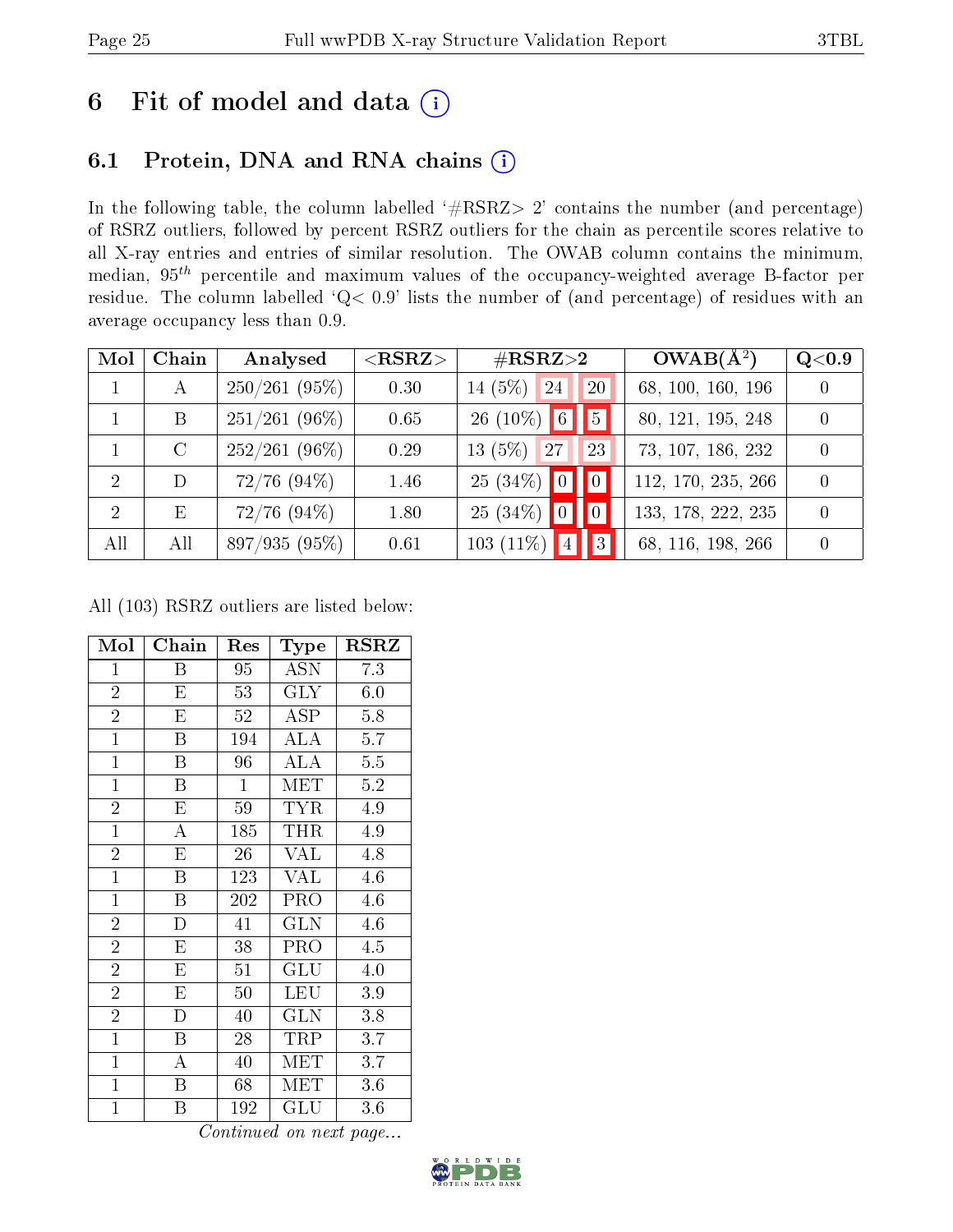| ٠, | τ. | ı |
|----|----|---|
|    |    |   |
|    |    |   |
|    |    |   |

| Mol            | $\overline{\text{Chain}}$ | Res             | Type                            | <b>RSRZ</b>      |
|----------------|---------------------------|-----------------|---------------------------------|------------------|
| $\mathbf{1}$   | $\overline{\rm A}$        | 186             | <b>SER</b>                      | 3.6              |
| $\overline{c}$ | D                         | $59\,$          | <b>TYR</b>                      | $3.6\,$          |
| $\overline{2}$ | $\overline{E}$            | $54\,$          | $\overline{\rm ARG}$            | $3.6\,$          |
| $\overline{2}$ | $\overline{D}$            | $\rm 49$        | $\overline{\text{GLN}}$         | $\overline{3.6}$ |
| $\overline{1}$ | $\overline{\mathrm{B}}$   | 167             | $\overline{\text{VAL}}$         | $\overline{3.6}$ |
| $\mathbf{1}$   | $\, {\bf B}$              | 164             | IYS                             | $\overline{3.5}$ |
| $\overline{2}$ | $\overline{D}$            | 60              | $\overline{\mathrm{ASN}}$       | $3.5\,$          |
| $\overline{2}$ | $\overline{D}$            | 33 <sup>2</sup> | $\overline{\text{LYS}}$         | 3.4              |
| $\overline{2}$ | $\overline{D}$            | $57\,$          | SER                             | $\overline{3.4}$ |
| $\overline{2}$ | $\overline{\rm D}$        | $\overline{53}$ | $\overline{\text{GLY}}$         | $\overline{3.4}$ |
| $\frac{2}{1}$  | $\mathbf D$               | $30\,$          | ILE                             | $\overline{3.3}$ |
|                | $\overline{\mathrm{B}}$   | 97              | $\overline{\rm ASP}$            | $\overline{3.3}$ |
| $\overline{2}$ | $\overline{\mathrm{E}}$   | 61              | ILE                             | $\overline{3.3}$ |
| $\overline{1}$ | $\overline{A}$            | 45              | $\overline{\text{VAL}}$         | $\overline{3.3}$ |
| $\overline{2}$ | $\overline{\rm D}$        | 43              | LEU                             | $\overline{3.3}$ |
| $\overline{1}$ | $\overline{A}$            | $252\,$         | $\overline{\rm ALA}$            | $\overline{3.2}$ |
| $\overline{1}$ | $\overline{\mathrm{B}}$   | $\overline{94}$ | $\overline{\text{ASP}}$         | $\overline{3.2}$ |
| $\overline{2}$ | $\mathbf E$               | $56\,$          | <b>LEU</b>                      | $\overline{3.2}$ |
| $\overline{1}$ | $\boldsymbol{B}$          | 166             | $\overline{\text{GLY}}$         | $\overline{3.2}$ |
| $\overline{1}$ | Β                         | 66              | <b>LEU</b>                      | $\overline{3.1}$ |
| $\overline{1}$ | $\, {\bf B}$              | 92              | $\overline{\text{ALA}}$         | $\overline{3.0}$ |
| $\overline{2}$ | $\overline{\mathrm{E}}$   | $\overline{10}$ | $\overline{\text{GLY}}$         | $\overline{3.0}$ |
| $\overline{2}$ | D                         | $\overline{54}$ | $\overline{\rm{ARG}}$           | $\overline{3.0}$ |
| $\overline{1}$ | $\overline{\rm C}$        | 45              | $\overline{\text{VAL}}$         | $\overline{3.0}$ |
| $\overline{2}$ | $\overline{\mathrm{E}}$   | $42\,$          | $\rm{ARG}$                      | $\overline{3.0}$ |
| $\overline{1}$ | $\overline{\mathrm{B}}$   | 67              | ALA                             | $2.9\,$          |
| $\overline{1}$ | $\overline{\mathrm{B}}$   | 162             | $\overline{\text{CYS}}$         | $2.9\,$          |
| $\overline{1}$ | $\boldsymbol{A}$          | 44              | $\overline{HIS}$                | $2.9\,$          |
| $\overline{2}$ | $\overline{\mathrm{E}}$   | 41              | $\overline{\text{GLN}}$         | $\overline{2.9}$ |
| $\mathbf{1}$   | A                         | 39              | ${\rm SER}$                     | 2.9              |
| $\mathbf{1}$   | $\rm C$                   | 44              | HIS                             | 2.9              |
| $\mathbf{1}$   | $\overline{\mathrm{B}}$   | 35              | $\overline{\text{VAL}}$         | $\overline{2.9}$ |
| $\mathbf{1}$   | $\overline{\rm C}$        | 162             | $\overline{\text{C} \text{YS}}$ | 2.7              |
| $\overline{2}$ | $\overline{\mathrm{E}}$   | $\overline{67}$ | $\overline{\text{LEU}}$         | $\overline{2.7}$ |
| $\mathbf{1}$   | A                         | 46              | <b>SER</b>                      | 2.7              |
| $\overline{1}$ | $\overline{\mathrm{B}}$   | 195             | $\overline{\text{VAL}}$         | $\overline{2.7}$ |
| $\overline{2}$ | D                         | 34              | $\overline{\text{GLU}}$         | $2.\overline{7}$ |
| $\overline{1}$ | $\overline{\rm C}$        | 163             | $\overline{\rm ALA}$            | 2.7              |
| $\overline{c}$ | E                         | 13              | <b>ILE</b>                      | 2.6              |
| $\overline{1}$ | $\boldsymbol{A}$          | 255             | <b>ILE</b>                      | 2.6              |
| $\overline{2}$ | $\overline{\mathrm{E}}$   | 27              | $\overline{\text{LYS}}$         | 2.6              |
| $\overline{2}$ | D                         | 15              | LEU                             | $2.6\,$          |

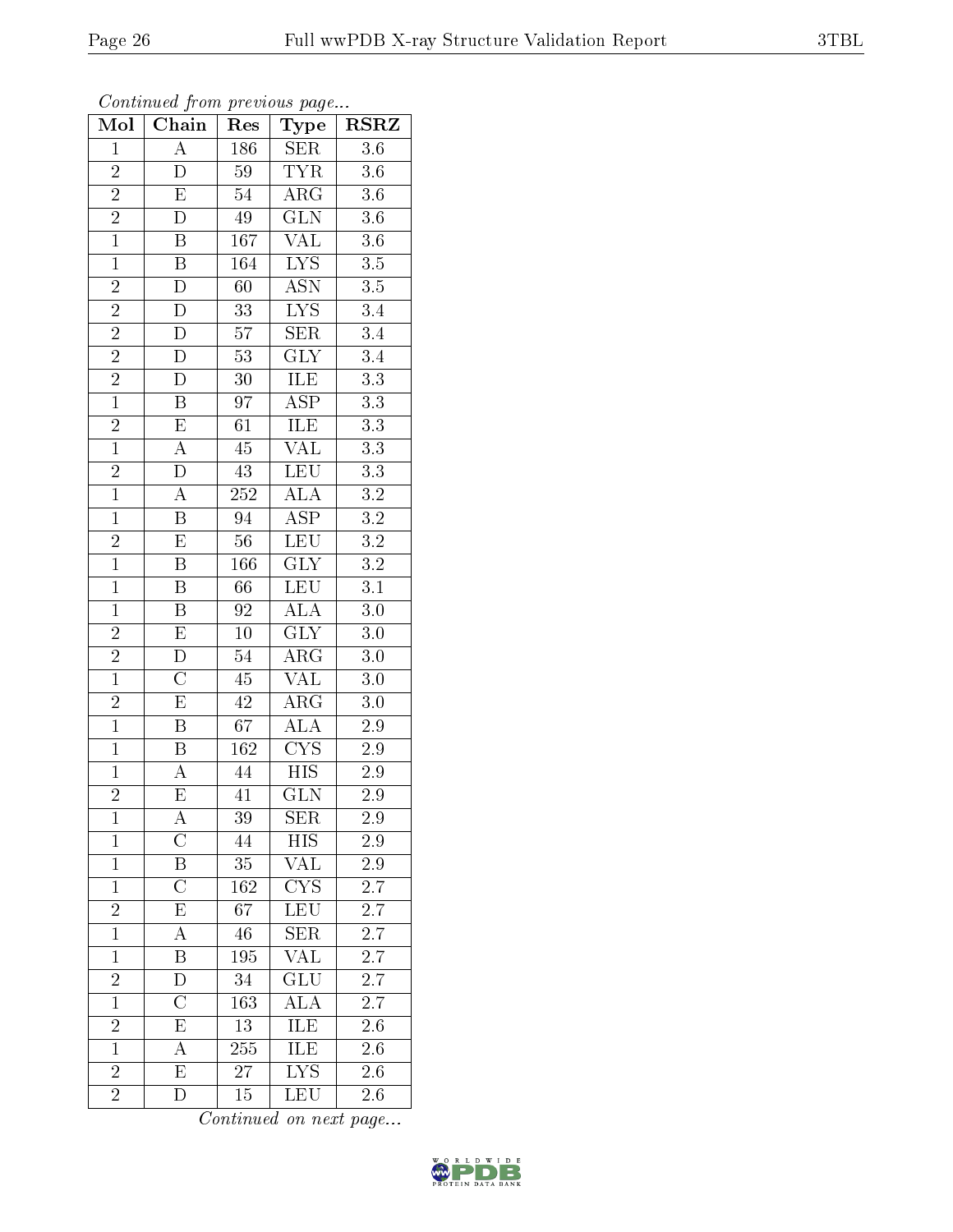| Mol            | Chain                     | Res              | ${\bf Type}$                | $\overline{\text{RSR}}$ |
|----------------|---------------------------|------------------|-----------------------------|-------------------------|
| $\overline{c}$ | $\overline{E}$            | 25               | <b>ASN</b>                  | $\overline{2.6}$        |
| $\mathbf{1}$   | A                         | 182              | <b>LEU</b>                  | $2.5\,$                 |
| $\overline{2}$ | $\overline{\rm D}$        | $\overline{10}$  | $\overline{\text{GLY}}$     | $\overline{2.5}$        |
| $\overline{1}$ | $\overline{\rm C}$        | 182              | <b>LEU</b>                  | $\overline{2.5}$        |
| $\overline{1}$ | $\overline{\mathrm{B}}$   | 163              | $\overline{\rm ALA}$        | $\overline{2.5}$        |
| $\overline{c}$ | E                         | $23\overline{)}$ | ILE                         | $2.5\,$                 |
| $\frac{2}{1}$  | D                         | 8                | <b>LEU</b>                  | $\overline{2.5}$        |
|                | $\overline{\mathbf{B}}$   | $\overline{6}4$  | $\overline{\rm{ARG}}$       | $2.5\,$                 |
| $\overline{2}$ | $\overline{D}$            | $\overline{55}$  | <b>THR</b>                  | $\overline{2.5}$        |
| $\overline{2}$ | $\overline{\rm D}$        | $\overline{32}$  | $\overline{\text{ASP}}$     | $\overline{2.5}$        |
| $\overline{2}$ | D                         | $\boldsymbol{9}$ | THR                         | 2.4                     |
| $\overline{2}$ | $\overline{D}$            | $\overline{3}$   | <b>ILE</b>                  | $\overline{2.4}$        |
| $\overline{1}$ | $\boldsymbol{A}$          | 234              | PRO                         | $\overline{2.4}$        |
| $\overline{2}$ | $\overline{\rm D}$        | $6\overline{9}$  | <b>LEU</b>                  | $\overline{2.3}$        |
| $\overline{1}$ | $\overline{\rm C}$        | 255              | ILE                         | $\overline{2.3}$        |
| $\overline{1}$ | $\overline{\rm A}$        | 43               | <b>SER</b>                  | $\overline{2.3}$        |
| $\overline{1}$ | $\overline{\mathrm{B}}$   | 137              | $\overline{\text{VAL}}$     | $\overline{2.3}$        |
| $\frac{2}{1}$  | $\overline{E}$            | 9                | <b>THR</b>                  | 2.3                     |
|                | $\overline{\text{C}}$     | $8\bar{4}$       | $\overline{\mathrm{ASN}}$   | $\overline{2.3}$        |
| $\overline{2}$ | $\overline{\rm D}$        | $\overline{50}$  | <b>LEU</b>                  | $\overline{2.3}$        |
| $\overline{2}$ | $\mathbf E$               | $\mathbf{3}$     | ILE                         | $2.3\,$                 |
| $\overline{1}$ | $\overline{A}$            | 256              | $\overline{\text{GLU}}$     | $\overline{2.3}$        |
| $\mathbf{1}$   | B                         | 203              | $\overline{\text{VAL}}$     | 2.3                     |
| $\overline{1}$ | $\overline{\rm C}$        | $\overline{251}$ | LEU                         | $\overline{2.2}$        |
| $\mathbf{1}$   | $\overline{\mathbf{B}}$   | 91               | $\rm{ARG}$                  | $\overline{2.2}$        |
| $\overline{1}$ | $\overline{\text{C}}$     | 46               | <b>SER</b>                  | $2.2\,$                 |
| $\overline{2}$ | $\overline{\mathrm{E}}$   | $\overline{63}$  | $\overline{\text{LYS}}$     | $2.\overline{2}$        |
| $\overline{2}$ | $\overline{\mathrm{E}}$   | $39\,$           | <b>ASP</b>                  | $2.2\,$                 |
| $\overline{1}$ | $\overline{\rm C}$        | 166              | $\overline{\text{GLY}}$     | $\overline{2.2}$        |
| $\mathbf{1}$   | А                         | 195              | $V\Lambda\overline{L}$      | $\overline{2.1}$        |
| $\overline{2}$ | D                         | 22               | THR                         | 2.1                     |
| $\overline{1}$ | $\overline{\rm C}$        | 135              | <b>CYS</b>                  | $\overline{2.1}$        |
| $\overline{2}$ | E                         | 28               | $\overline{A\overline{L}A}$ | $2\overline{.1}$        |
| $\overline{2}$ | $\bar{\rm D}$             | 58               | $\overline{\text{ASP}}$     | $\overline{2.1}$        |
| $\frac{2}{1}$  | D                         | 16               | GLU                         | 2.1                     |
|                | B                         | 160              | ILE                         | $\overline{2.1}$        |
| $\frac{2}{1}$  | E                         | 7                | <b>THR</b>                  | 2.1                     |
|                | $\overline{\rm C}$        | <sup>1</sup> 23  | VAL                         | $2.0\,$                 |
| $\mathbf{1}$   | $\overline{\overline{C}}$ | 227              | $\overline{\text{LEU}}$     | $2.0\,$                 |
| $\overline{2}$ | $\mathbf E$               | 72               | $\rm{ARG}$                  | 2.0                     |
| $\overline{2}$ | $\overline{\rm D}$        | 44               | ILE                         | $2.0\,$                 |

Continued from previous page...